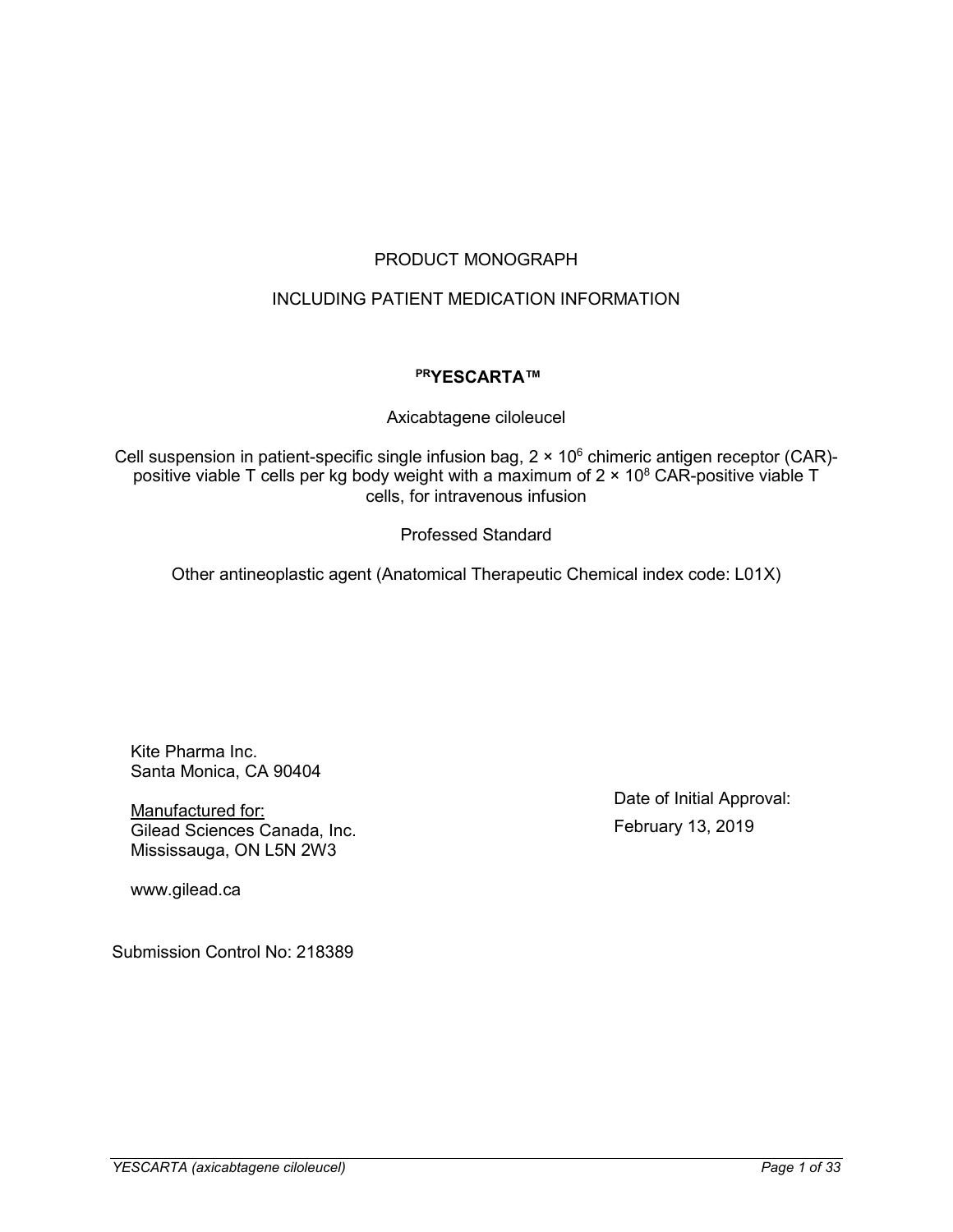# **RECENT MAJOR LABEL CHANGES**

Not applicable

|                  | <b>TABLE OF CONTENTS</b>                                                              |  |
|------------------|---------------------------------------------------------------------------------------|--|
|                  |                                                                                       |  |
| 1                |                                                                                       |  |
|                  | 1.1<br>1.2                                                                            |  |
| $\boldsymbol{2}$ |                                                                                       |  |
| 3                |                                                                                       |  |
| 4                | 4.1<br>4.2<br>4.3                                                                     |  |
|                  | 4.4<br>4.5                                                                            |  |
| 5                |                                                                                       |  |
| 6                | DOSAGE FORMS, STRENGTHS, COMPOSITION AND PACKAGING 7                                  |  |
| 7                |                                                                                       |  |
| 8                |                                                                                       |  |
|                  |                                                                                       |  |
|                  |                                                                                       |  |
|                  |                                                                                       |  |
|                  |                                                                                       |  |
|                  | 8.1                                                                                   |  |
|                  | 8.1.1                                                                                 |  |
|                  | 8.1.2                                                                                 |  |
|                  | 8.1.3<br>8.1.4                                                                        |  |
| 9                |                                                                                       |  |
|                  | 9.1                                                                                   |  |
|                  |                                                                                       |  |
|                  | 9.3<br>Abnormal Laboratory Findings: Hematologic, Clinical Chemistry and Other<br>9.4 |  |
|                  |                                                                                       |  |
| 10               |                                                                                       |  |
|                  | 10.1                                                                                  |  |
|                  | 10.2                                                                                  |  |
| 11               | 11.1                                                                                  |  |
|                  | 11.2                                                                                  |  |
|                  | 11.3                                                                                  |  |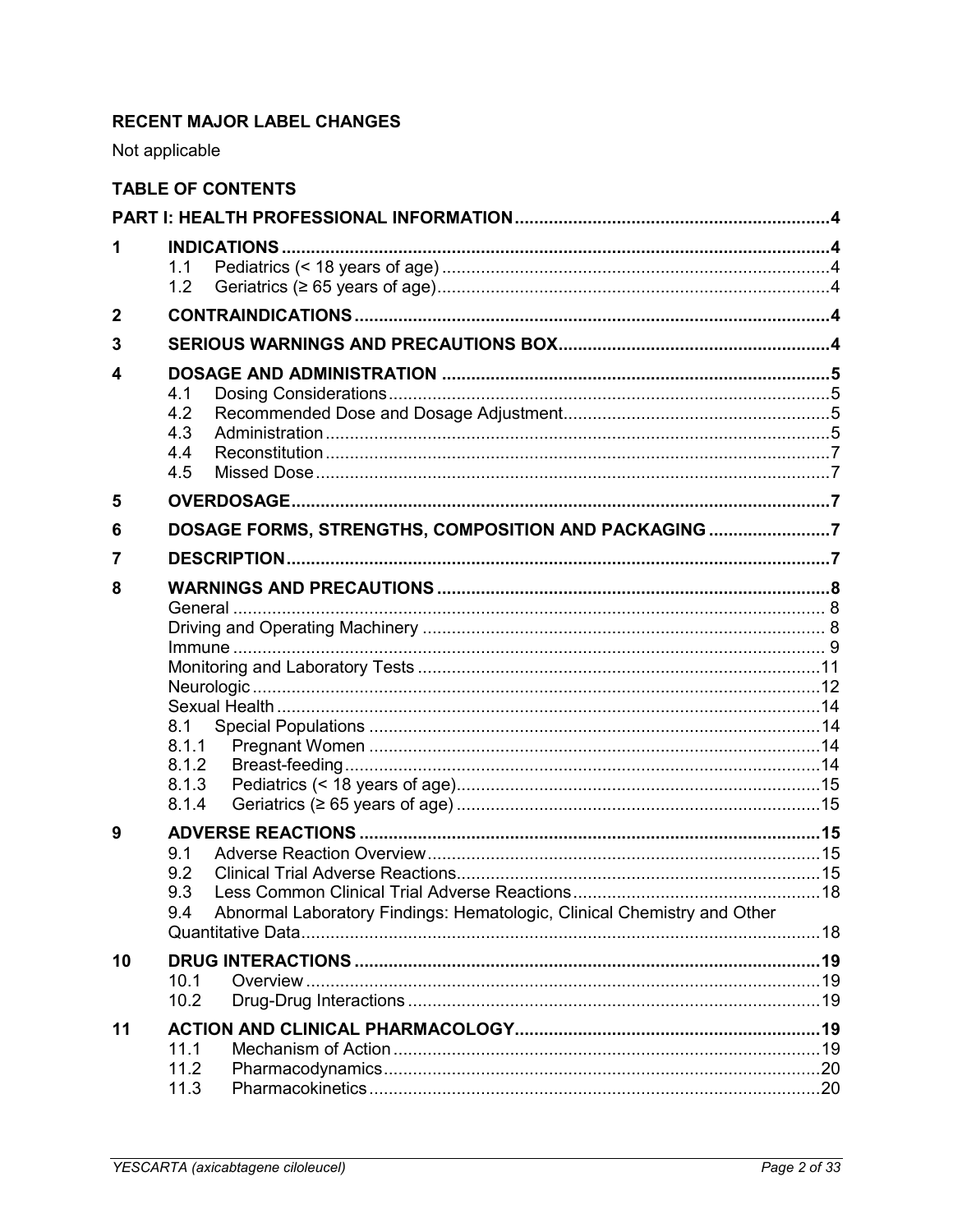| 12 |  |  |
|----|--|--|
| 13 |  |  |
|    |  |  |
| 14 |  |  |
| 15 |  |  |
|    |  |  |
|    |  |  |
| 16 |  |  |
| 17 |  |  |
| 18 |  |  |
|    |  |  |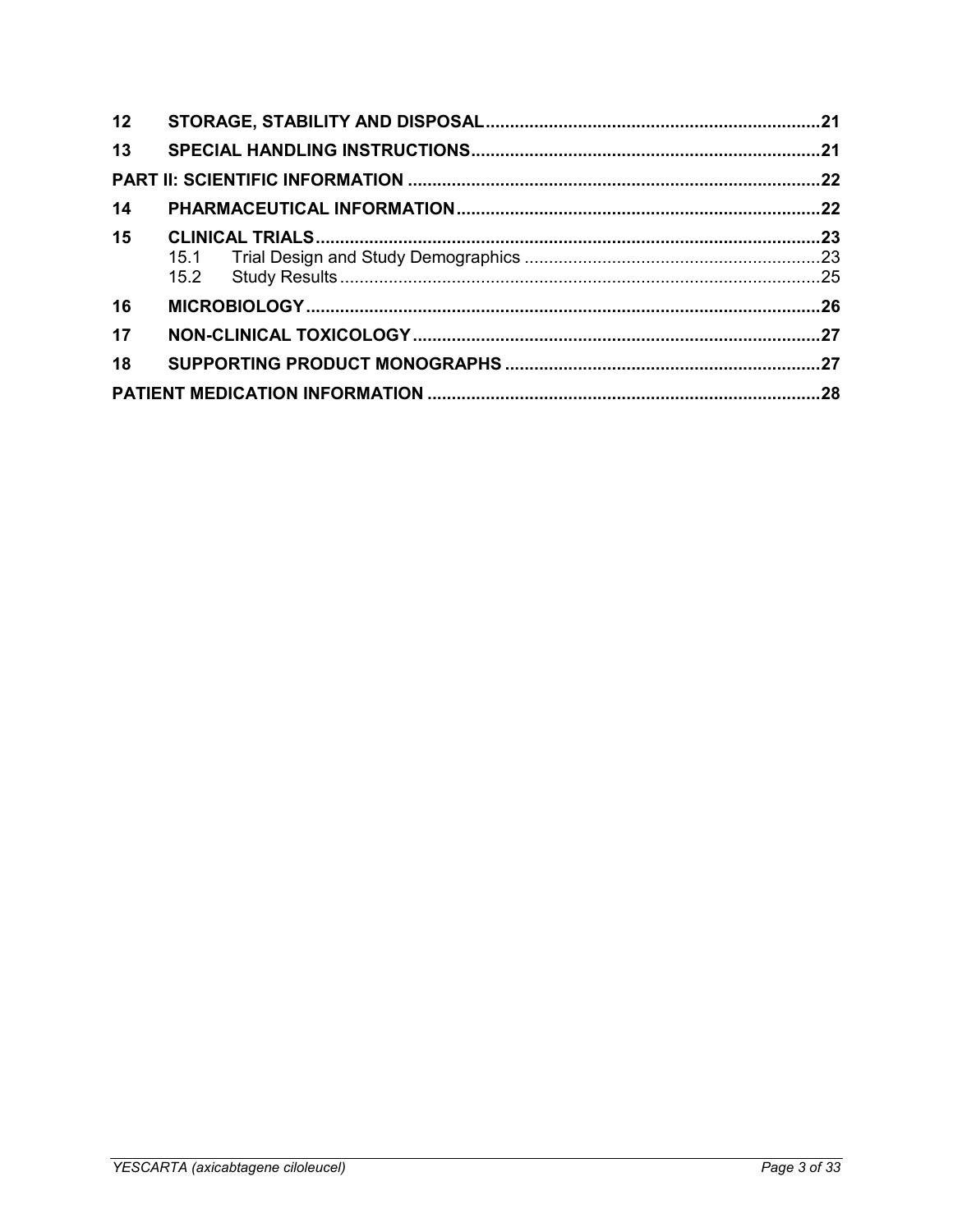## **PART I: HEALTH PROFESSIONAL INFORMATION**

## <span id="page-3-1"></span><span id="page-3-0"></span>**1 INDICATIONS**

YESCARTA is a CD19-directed genetically modified autologous T cell immunotherapy indicated for:

• the treatment of adult patients with relapsed or refractory large B-cell lymphoma after two or more lines of systemic therapy, including diffuse large B-cell lymphoma (DLBCL) not otherwise specified, primary mediastinal large B-cell lymphoma, high grade B-cell lymphoma, and DLBCL arising from follicular lymphoma.

## <span id="page-3-2"></span>**1.1 Pediatrics (< 18 years of age)**

The safety and efficacy of YESCARTA in patients < 18 years of age have not been established.

## <span id="page-3-3"></span>**1.2 Geriatrics (≥ 65 years of age)**

Evidence from clinical studies is not sufficient to determine if the use of YESCARTA in patients ≥ 65 years of age is associated with differences in safety and effectiveness.

## <span id="page-3-4"></span>**2 CONTRAINDICATIONS**

YESCARTA is contraindicated in patients who are hypersensitive to any ingredient in the formulation, including any non-medicinal ingredient, or component of the container. For a complete listing, see **DOSAGE FORMS, STRENGTHS, COMPOSITION AND PACKAGING**.

## <span id="page-3-5"></span>**3 SERIOUS WARNINGS AND PRECAUTIONS BOX**

## **Serious Warnings and Precautions**

- **Cytokine Release Syndrome (CRS),** including fatal or life-threatening reactions, occurred in patients receiving YESCARTA. Delay YESCARTA treatment if a patient has active uncontrolled infection or inflammatory disorders, active graft-versus-host disease (GVHD) or unresolved serious adverse reactions from prior therapies. Monitor for CRS after treatment with YESCARTA. Provide supportive care, tocilizumab, or tocilizumab and corticosteroids, as needed (see **WARNINGS AND PRECAUTIONS**).
- **Neurologic adverse reactions**, including fatal or life-threatening reactions, occurred in patients receiving YESCARTA, including concurrently with CRS or independently of CRS. Monitor for neurologic adverse reactions after treatment with YESCARTA. Provide supportive care, tocilizumab (if with concurrent CRS), or corticosteroids, as needed (see **WARNINGS AND PRECAUTIONS**).
- YESCARTA should be administered by experienced health professionals at specialized treatment centres (see **WARNINGS AND PRECAUTIONS**).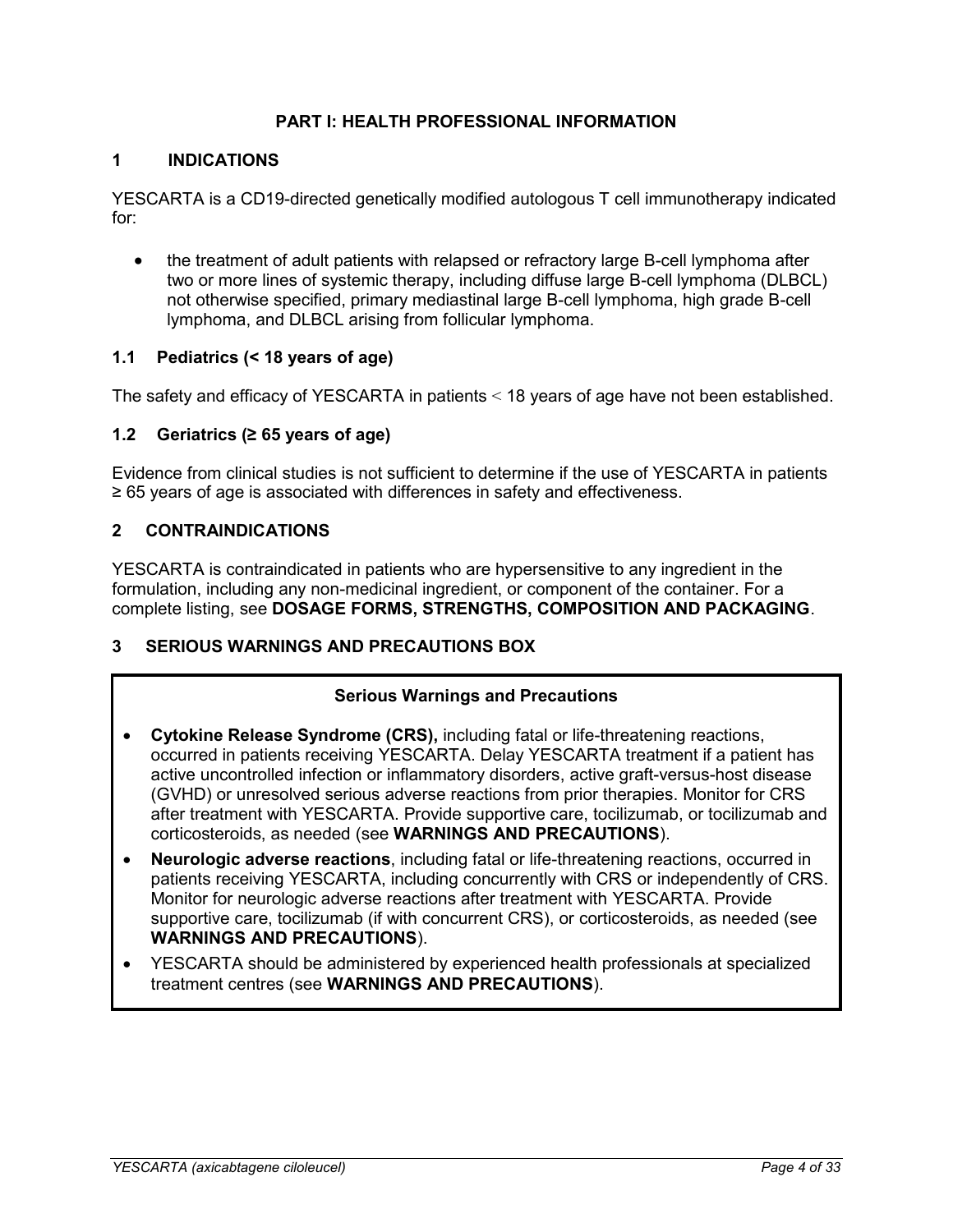## <span id="page-4-0"></span>**4 DOSAGE AND ADMINISTRATION**

YESCARTA should be administered by experienced health professionals at specialized treatment centers (see **WARNINGS AND PRECAUTIONS**).

## <span id="page-4-1"></span>**4.1 Dosing Considerations**

- For autologous use only; do not infuse YESCARTA if the information on the patientspecific label on the infusion bag does not match the intended patient.
- For intravenous (IV) use only; do not use a leukodepleting filter.
- Single infusion product
- Do not irradiate YESCARTA.
- Consider delaying lymphodepleting chemotherapy and YESCARTA treatment if the patient has one or more of the following conditions: clinically significant cardiac dysfunction, pulmonary dysfunction, renal insufficiency, acute neurologic toxicity, active uncontrolled infection or inflammation, and active graft-versus host disease (see **CLINICAL TRIALS**).

## <span id="page-4-2"></span>**4.2 Recommended Dose and Dosage Adjustment**

## **Adults**

YESCARTA is provided as a single-dose, one-time treatment in a patient-specific infusion bag.

Each single infusion bag of YESCARTA contains a suspension of anti-CD19 chimeric antigen receptor (CAR)-positive T cells in approximately 68 mL. The target dose is  $2 \times 10^6$  CAR-positive viable T cells per kg body weight (range: 1 x  $10^6 - 2.4$  x  $10^6$  cells/kg), with a maximum of 2 x  $10^8$ CAR-positive viable T cells for patients 100 kg and above.

## **Pediatrics (< 18 years of age)**

The safety and efficacy of YESCARTA in patients less than 18 years of age have not been established.

## **Geriatrics (≥ 65 years of age)**

No dose adjustments are required for patients 65 years of age or older.

## <span id="page-4-3"></span>**4.3 Administration**

YESCARTA is for autologous use only. The patient's identity must match the patient identifiers on the YESCARTA cassette and infusion bag. Do not infuse YESCARTA if the information on the patient-specific label does not match the intended patient.

Ensure that 4 doses of tocilizumab and access to emergency equipment are available prior to infusion and during the recovery period (see **WARNINGS AND PRECAUTIONS**).

## *Preparing Patient for YESCARTA Infusion*

Confirm availability of YESCARTA prior to starting the lymphodepleting regimen.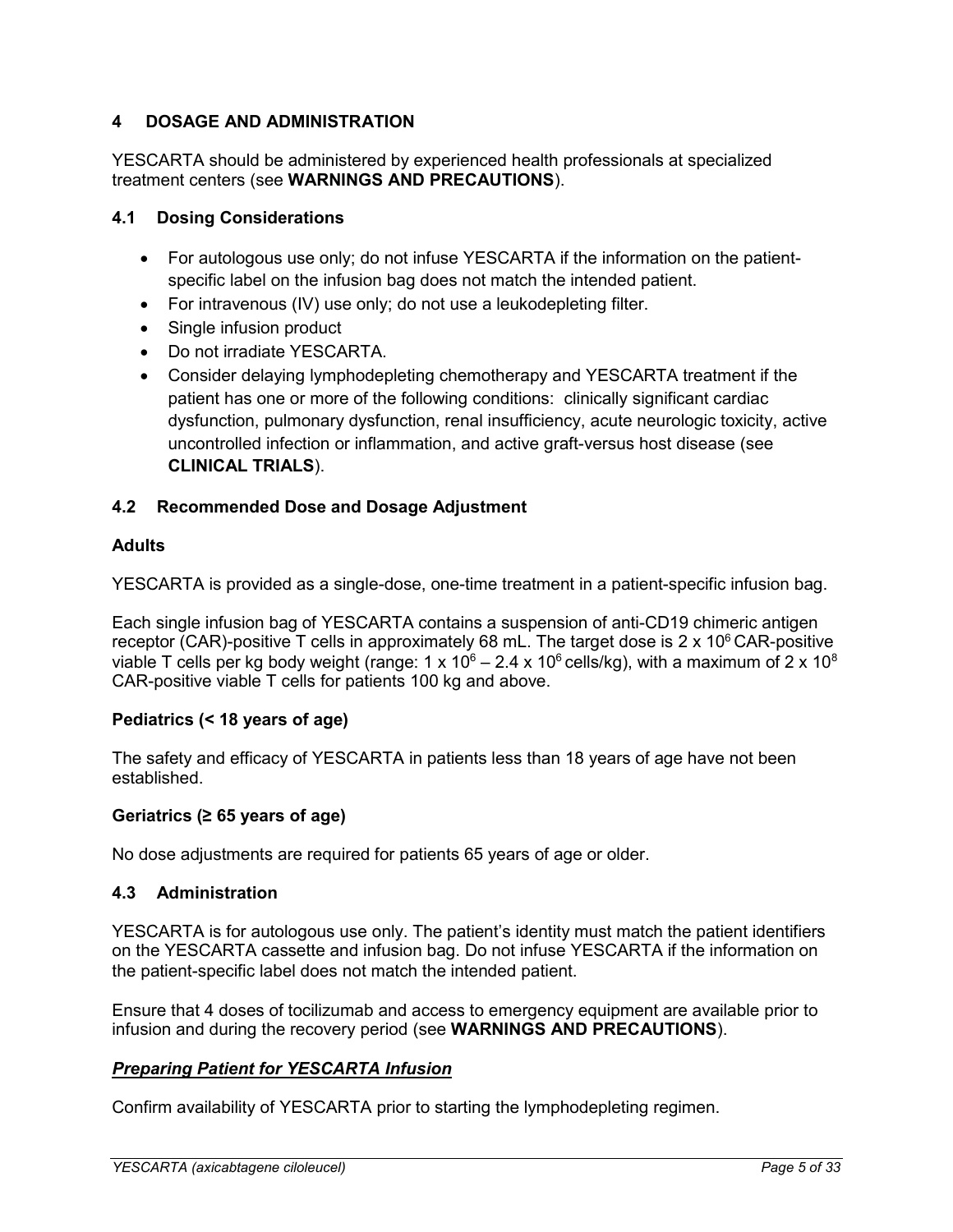## *Pre-treatment (lymphodepleting chemotherapy)*

 Administer a lymphodepleting chemotherapy regimen of cyclophosphamide 500 mg/m<sup>2</sup> IV and fludarabine 30 mg/m<sup>2</sup> intravenously on the 5th, 4th, and 3rd day before infusion of YESCARTA.

## *Premedication*

- Administer acetaminophen 650 mg orally and diphenhydramine 12.5 to 25 mg intravenously or 25 mg orally approximately 1 hour before YESCARTA infusion.
- AVOID prophylactic use of systemic corticosteroids, as it may interfere with the activity of YESCARTA.

## *Preparation of YESCARTA for Infusion*

- Coordinate the timing of YESCARTA thaw and infusion. Confirm the infusion time in advance, and adjust the start time of YESCARTA thaw such that it will be available for infusion when the patient is ready.
- Confirm patient identity: Prior to YESCARTA preparation, match the patient's identity with the patient identifiers on the YESCARTA cassette.
- Do not remove the YESCARTA product bag from the cassette if the information on the patient-specific label does not match the intended patient.
- Once patient identification is confirmed, remove the YESCARTA product bag from the cassette and check that the patient information on the cassette label matches the bag label.
- Inspect the product bag for any breaches of container integrity such as breaks or cracks before thawing. If the bag is compromised, follow the local guidelines (or call Kite Konnect at 1-833-233-5483).
- Place the infusion bag inside a second sterile bag per local quidelines.
- Thaw YESCARTA at approximately 37°C using either a water bath or dry thaw method until there is no visible ice in the infusion bag. Gently mix the contents of the bag to disperse clumps of cellular material. If visible cell clumps remain continue to gently mix the contents of the bag. Small clumps of cellular material should disperse with gentle manual mixing. Do not wash, spin down, and/or re-suspend YESCARTA in new media prior to infusion. Thawing should take approximately 3-5 minutes.
- Once thawed, YESCARTA may be stored at room temperature (20 $\degree$ C to 25 $\degree$ C) for up to 3 hours. Do not refreeze.

## *Administration*

- For autologous use only.
- Ensure that 4 doses of tocilizumab and access to emergency equipment are available prior to infusion and during the recovery period.
- Do NOT use a leukodepleting filter.
- Central venous access is recommended for the infusion of YESCARTA.
- Confirm the patient's identity matches the patient identifiers on the YESCARTA product bag.
- Prime the tubing with 0.9% sodium chloride solution prior to infusion.
- Infuse the entire content of the YESCARTA bag within 30 minutes by either gravity or a peristaltic pump. YESCARTA is stable at room temperature (20°C to 25°C) for up to 3 hours after thaw. Do not refreeze.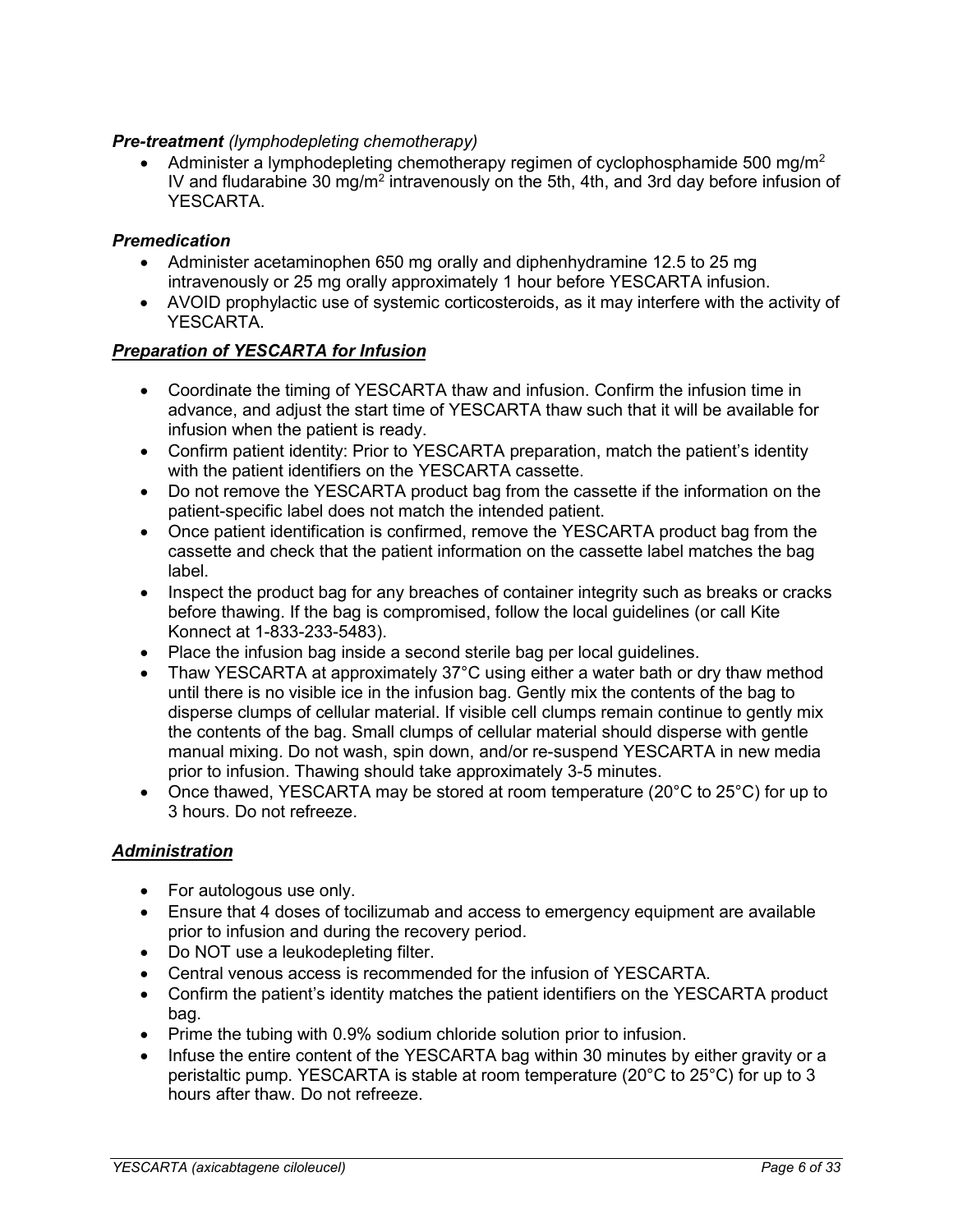- Gently agitate the product bag during YESCARTA infusion to prevent cell clumping.
- After the entire content of the product bag is infused, rinse the tubing with 0.9% sodium chloride solution at the same infusion rate to ensure all YESCARTA is delivered.

## <span id="page-6-0"></span>**4.4 Reconstitution**

Not applicable.

## <span id="page-6-1"></span>**4.5 Missed Dose**

Not Applicable.

## <span id="page-6-2"></span>**5 OVERDOSAGE**

No data are available regarding overdosage.

## <span id="page-6-3"></span>**6 DOSAGE FORMS, STRENGTHS, COMPOSITION AND PACKAGING**

| Table 1 | Dosage Forms, Strengths, Composition and Packaging |
|---------|----------------------------------------------------|
|---------|----------------------------------------------------|

| <b>Route of Administration</b> | Dosage Form /<br><b>Strength/Composition</b>                                                                                                                                                                                                                                                                                                                                           | <b>Non-medicinal Ingredients</b>                                       |
|--------------------------------|----------------------------------------------------------------------------------------------------------------------------------------------------------------------------------------------------------------------------------------------------------------------------------------------------------------------------------------------------------------------------------------|------------------------------------------------------------------------|
| Intravenous Infusion           | Each patient-specific, single<br>infusion bag of YESCARTA<br>contains a suspension of anti-<br>CD19 CAR-positive viable T<br>cells in approximately 68 mL<br>for a target dose of $2 \times 10^6$<br>anti-CD19 CAR-positive<br>viable T cells/kg body weight<br>(range: $1 \times 10^6 - 2.4 \times 10^6$<br>cells/kg), with a maximum of<br>$2 \times 10^8$ anti-CD19 CAR T<br>cells. | Cryostor <sup>®</sup> CS10, sodium<br>chloride; human serum<br>albumin |

## <span id="page-6-4"></span>**7 DESCRIPTION**

YESCARTA is a CD19-directed genetically modified autologous T cell immunotherapy.

YESCARTA is prepared from the patient's peripheral blood cells, which are obtained via a standard leukapheresis procedure. The mononuclear cells, which are enriched for T cells, are activated with anti-CD3 antibody in the presence of IL-2, then transduced with the replication incompetent retroviral vector containing the anti-CD19 CAR transgene expressing a CAR comprising a murine anti-CD19 single chain variable fragment (scFv) linked to CD28 and CD3 zeta co-stimulatory domains. The transduced T cells are expanded in cell culture, washed, formulated into a suspension, and cryopreserved.

In addition to T cells, YESCARTA may contain natural killer (NK) and NK-T cells. The formulation contains 5% dimethyl sulfoxide (DMSO) and 2.5% albumin (human).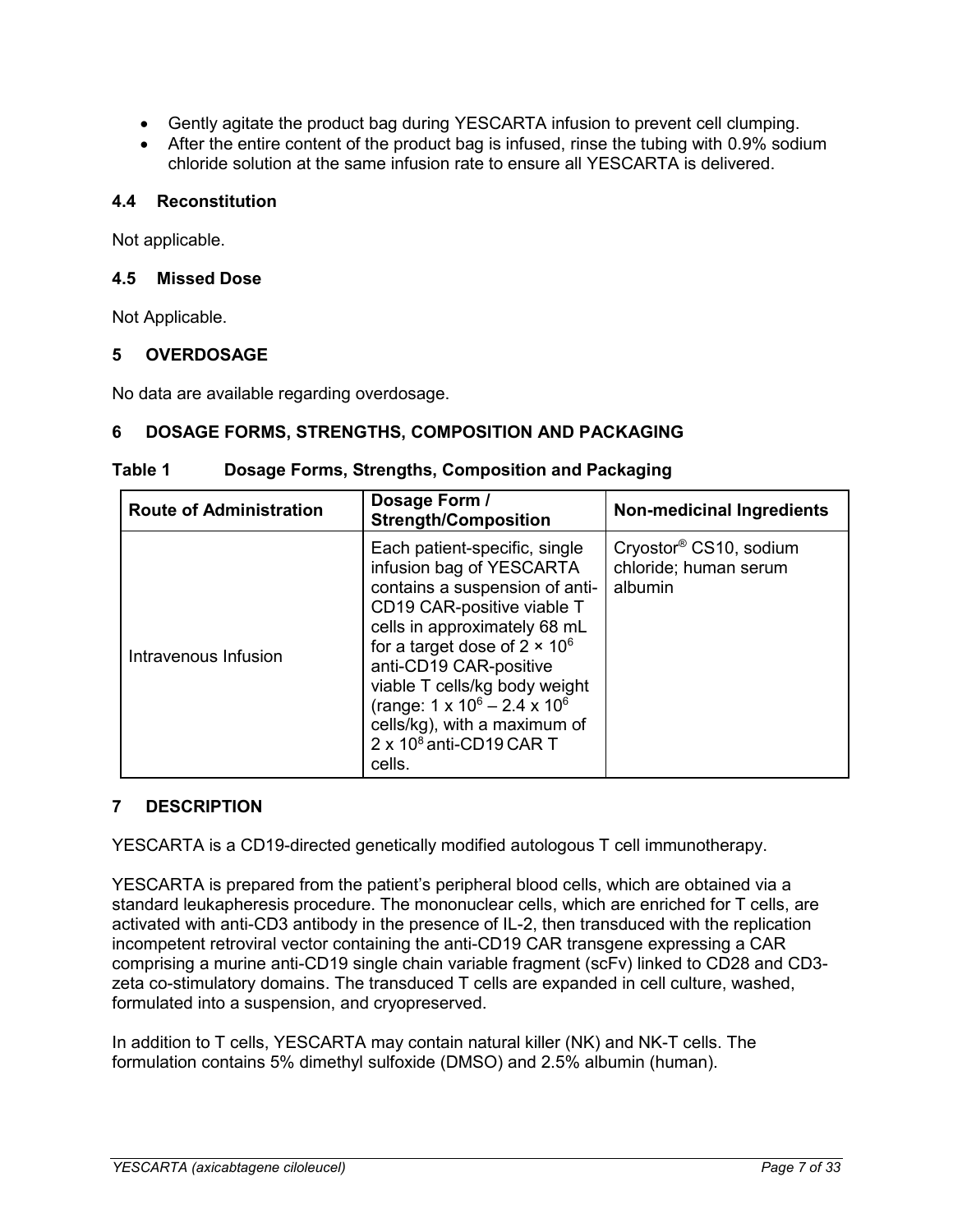Appearance: YESCARTA is supplied as a cryopreserved product. The product is clear to opaque, with white to red color.

## <span id="page-7-0"></span>**8 WARNINGS AND PRECAUTIONS**

Please see the **Serious Warnings and Precautions** Box at the beginning of Part I: Health Professional Information.

## <span id="page-7-1"></span>**General**

YESCARTA should be administered in a treatment facility with personnel trained in handling and administering YESCARTA and in the management of patients treated with YESCARTA, including monitoring and managing cytokine release syndrome and neurotoxicity. The facility should have immediate access to appropriate emergency equipment and intensive care unit.

YESCARTA is intended solely for autologous use and should under no circumstances be administered to other patients. Before infusion, the patient's identity must match the patient identifiers on the YESCARTA infusion bag and cassette. Do not infuse YESCARTA if the information on the patient-specific label does not match the intended patient (see **DOSAGE AND ADMINISTRATION**).

Patients with central nervous system (CNS) lymphoma were excluded from the pivotal ZUMA-1 study. Therefore, the safety and efficacy of YESCARTA have not been established in this population. For other patient selection criteria, see **CLINICAL TRIALS**.

Patients treated with YESCARTA should not donate blood, organs, tissues and cells for transplantation.

## **Secondary Malignancies**

Patients treated with YESCARTA may develop secondary malignancies. They should be monitored life-long for secondary malignancies. In the event that a secondary malignancy occurs, contact the company to obtain instructions on patient samples to collect for testing.

## <span id="page-7-2"></span>**Driving and Operating Machinery**

Due to the potential for neurologic events, including altered mental status or seizures, patients receiving YESCARTA are at risk for altered or decreased consciousness or coordination in the 8 weeks following YESCARTA infusion. Advise patients to refrain from driving and engaging in hazardous occupations or activities, such as operating heavy or potentially dangerous machinery, during this initial period.

## **Endocrine and Metabolism**

## *Tumour lysis syndrome* (TLS)

TLS may occur in patients treated with YESCARTA. To minimize the risk of TLS, patients with elevated uric acid or high tumour burden should receive prophylactic treatment (allopurinol, or an alternative prophylaxis) prior to YESCARTA infusion.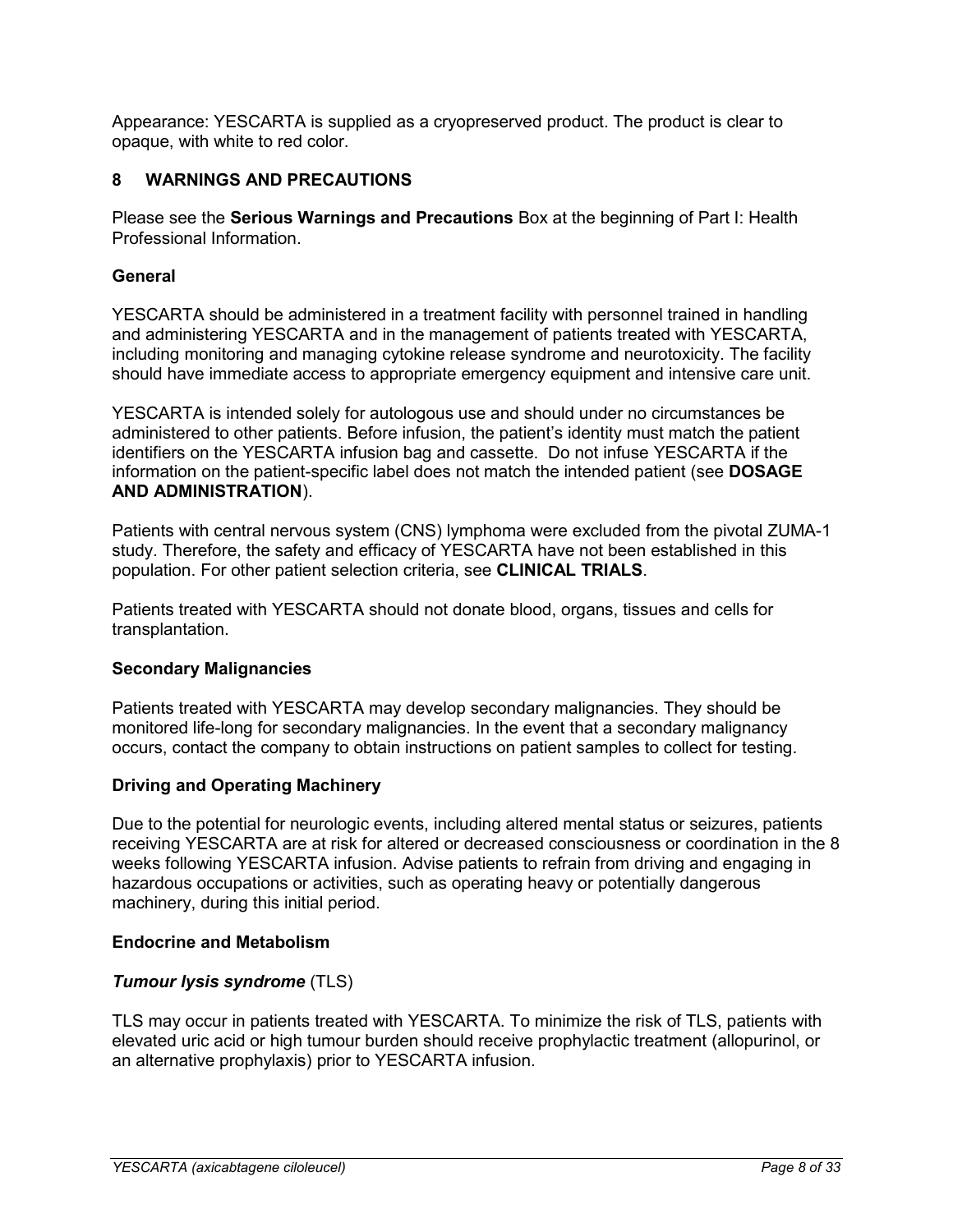## <span id="page-8-0"></span>**Immune**

## *Cytokine release syndrome (CRS)*

CRS, including fatal or life-threatening reactions, occurred following treatment with YESCARTA. In ZUMA-1, CRS occurred in 93% of patients receiving YESCARTA, including ≥ Grade 3 (Lee grading system<sup>1</sup>) CRS in 12% of patients. The median time to onset was 2 days (range: 1 to 12 days) and the median duration of CRS was 7 days (range: 2 to 29 days, with the exception of one observation of 58 days). The most common manifestations of CRS (>10%) include fever (76%), hypotension (41%), tachycardia (21%), hypoxia (21%), and chills (19%). CRS can cause end organ dysfunctions. Serious events that may be associated with CRS include cardiac arrhythmias (including atrial fibrillation/flutter and ventricular tachycardia), hypoxia, hypotension, ejection fraction decreased, cardiac arrest, cardiac failure, renal insufficiency/failure, metabolic acidosis, aspartate aminotransferase increased, alanine aminotransferase increased, blood bilirubin increased, coagulopathy, capillary leak syndrome, and hemophagocytic lymphohistiocytosis/macrophage activation syndrome (HLH/MAS) (see **ADVERSE REACTIONS**)*.* 

Ensure that 4 doses of tocilizumab are available prior to infusion of YESCARTA. Monitor patients at least daily for 7 days at the specialized healthcare facility following infusion for signs and symptoms of CRS. Monitor patients for signs or symptoms of CRS for 4 weeks after infusion. Counsel patients to remain within proximity of a specialized clinical facility for at least 4 weeks and to seek immediate medical attention, should signs or symptoms of CRS occur at any time (see **Monitoring and Laboratory Tests**, **WARNINGS AND PRECAUTIONS**). An algorithm has been developed to guide the management of CRS in patients treated with YESCARTA [\(Table 2\)](#page-8-1). At the first sign of CRS, institute treatment with supportive care, tocilizumab or tocilizumab and corticosteroids as indicated.

## *Management of CRS*

Identify CRS based on clinical presentation. Evaluate for and treat other causes of fever, hypoxia, and hypotension. Manage CRS according to the recommendations in [Table 2.](#page-8-1) Patients with Grade 1 CRS should be managed with vigilant supportive care and monitored for infection and fluid balance. Patients who experience Grade 2 or higher CRS (e.g., hypotension, not responsive to fluids, or hypoxia requiring supplemental oxygenation) should be monitored with continuous cardiac telemetry and pulse oximetry. For patients experiencing severe CRS, consider performing an echocardiogram to assess cardiac function. Patients with medically significant cardiac dysfunction should be managed by standards of critical care. For severe or life-threatening CRS, consider intensive care supportive therapy.

<span id="page-8-1"></span>

| Table 2 | <b>CRS Grading and Management Guidance</b> |
|---------|--------------------------------------------|
|---------|--------------------------------------------|

| CRS Grade (a)                                                                                                    | Tocilizumab | <b>Corticosteroids</b> |
|------------------------------------------------------------------------------------------------------------------|-------------|------------------------|
| Grade 1                                                                                                          | N/A         | N/A                    |
| Symptoms require symptomatic<br>treatment only (e.g., fever,<br>nausea, fatigue, headache,<br>myalgia, malaise). |             |                        |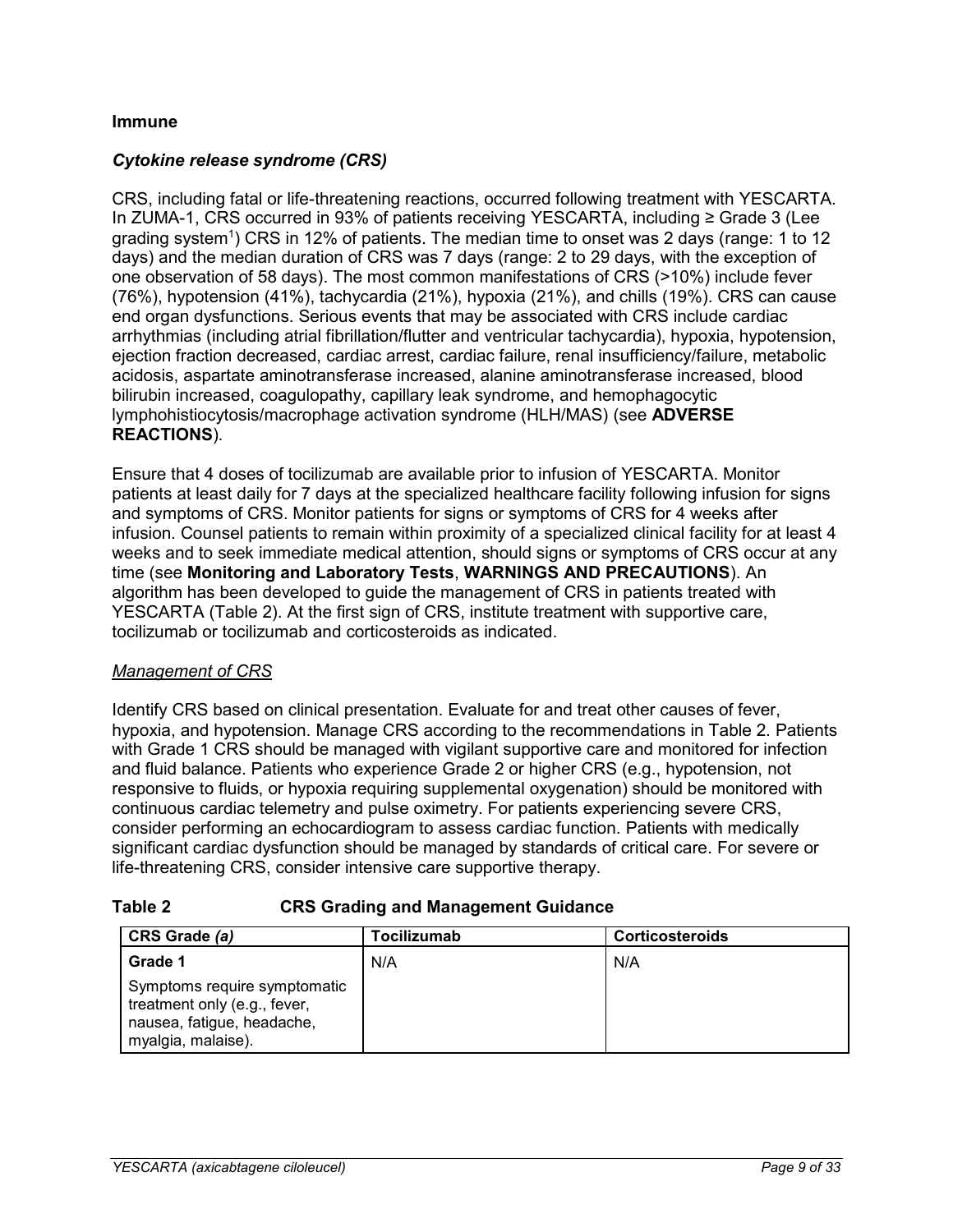| CRS Grade (a)                                                                                                                                                                                                                                                 | <b>Tocilizumab</b>                                                                                                                                                                                                                                                                                                                                                                        | <b>Corticosteroids</b>                                                                                                                                                                                                                                 |
|---------------------------------------------------------------------------------------------------------------------------------------------------------------------------------------------------------------------------------------------------------------|-------------------------------------------------------------------------------------------------------------------------------------------------------------------------------------------------------------------------------------------------------------------------------------------------------------------------------------------------------------------------------------------|--------------------------------------------------------------------------------------------------------------------------------------------------------------------------------------------------------------------------------------------------------|
| Grade 2<br>Symptoms require and respond<br>to moderate intervention.<br>Oxygen requirement less than<br>40% FiO <sub>2</sub> or hypotension<br>responsive to fluids or low-dose<br>of one vasopressor or Grade 2<br>organ toxicity (b).                       | Administer tocilizumab (c) 8<br>mg/kg intravenously over 1 hour<br>(not to exceed 800 mg).<br>Repeat tocilizumab every 4-6<br>hours as needed if not<br>responsive to intravenous fluids<br>or increasing supplemental<br>oxygen.<br>Limit to a maximum of 3 doses<br>in a 24-hour period; Maximum<br>total of 4 doses if no clinical<br>improvement in the signs and<br>symptoms of CRS. | Manage per Grade 3 if no<br>improvement within 24 hours<br>after starting tocilizumab.                                                                                                                                                                 |
| Grade 3<br>Symptoms require and respond<br>to aggressive intervention.<br>Oxygen requirement greater<br>than or equal to 40% FiO2 or<br>hypotension requiring high-dose<br>or multiple vasopressors or<br>Grade 3 organ toxicity or Grade<br>4 transaminitis. | Per Grade 2                                                                                                                                                                                                                                                                                                                                                                               | Administer methylprednisolone 1<br>mg/kg intravenously twice daily<br>or equivalent dexamethasone<br>(e.g., 10 mg intravenously every<br>6 hours).<br>Continue corticosteroids use<br>until the event is Grade 1 or<br>less, then taper appropriately. |
| Grade 4<br>Life-threatening symptoms.<br>Requirements for ventilator<br>support, continuous veno-<br>venous hemodialysis (CVVHD)<br>or<br>Grade 4 organ toxicity<br>(excluding transaminitis).                                                                | Per Grade 2                                                                                                                                                                                                                                                                                                                                                                               | Administer methylprednisolone<br>1000 mg intravenously per day<br>for 3 days; taper steroids<br>appropriately once the event is<br>Grade 1 or less.                                                                                                    |

*(a) Lee D, Gardner R, Porter D, et al. How I treat: current concepts in the diagnosis and management of cytokine release syndrome. Blood 2014;124(2):188-195*

*(b) Refer to Table 3 for management of neurologic adverse reactions.*

*(c) Refer to tocilizumab Product Monograph for details.*

## *Hypogammaglobulinemia*

B-cell aplasia and hypogammaglobulinemia can occur in patients receiving treatment with YESCARTA. In ZUMA-1, hypogammaglobulinemia occurred in 17% of patients. B-cell aplasia was observed in 60% and 77% of patients at baseline and at 3 months, respectively. Monitor immunoglobulin levels after treatment with YESCARTA and manage using infection precautions, antibiotic prophylaxis and immunoglobulin replacement in case of recurrent infections.

Due to prolonged hypogammaglobulinemia and B-cell aplasia, it is not known if patients will respond to vaccination following treatment with YESCARTA. The safety of immunization with live viral vaccines during or following YESCARTA treatment has not been studied. Vaccination with live virus vaccines is not recommended for at least 6 weeks prior to the start of lymphodepleting chemotherapy, during YESCARTA treatment, and until immune recovery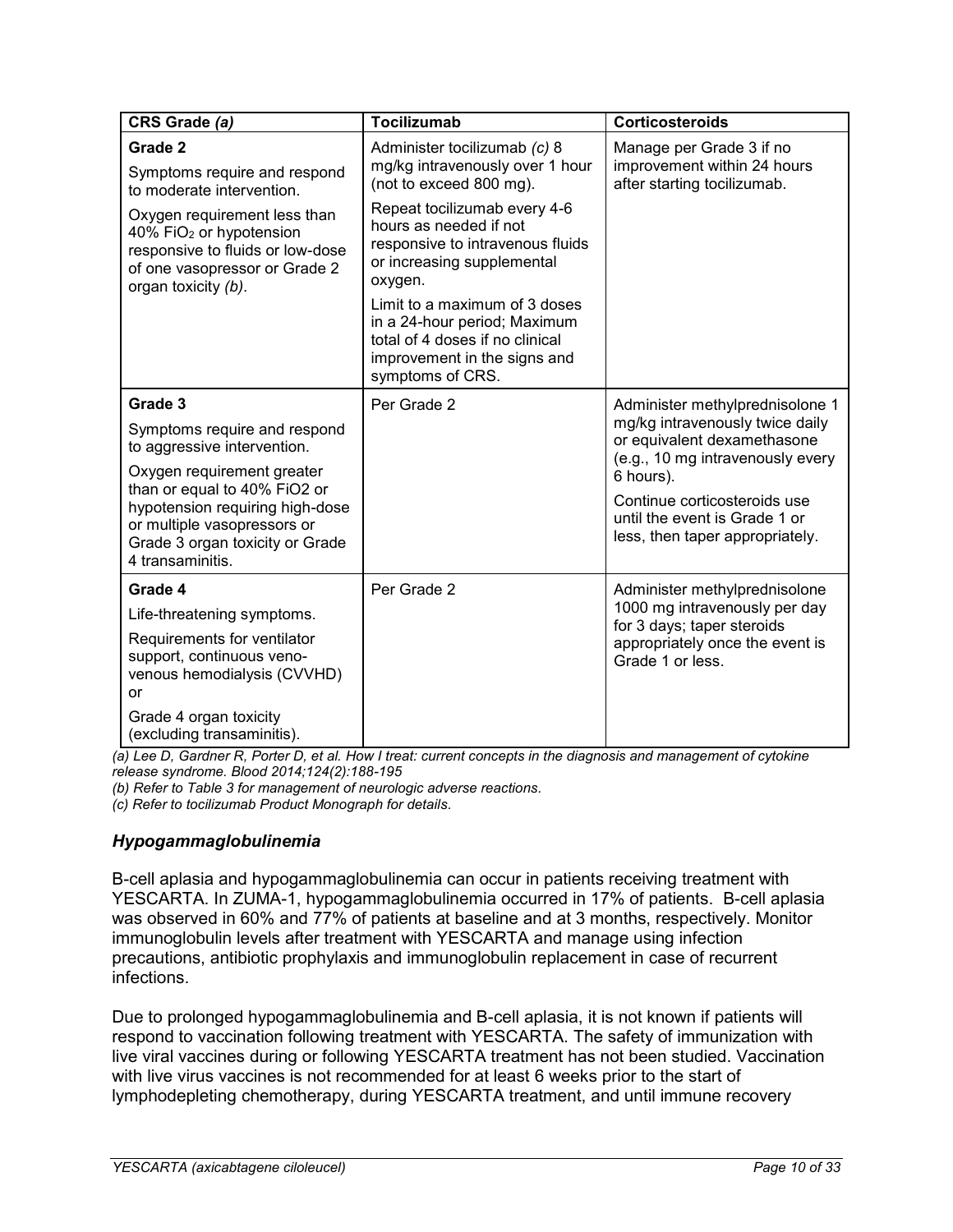following treatment with YESCARTA (see **DRUG INTERACTIONS**).

## *Hypersensitivity reactions*

Allergic reactions may occur with the infusion of YESCARTA (see **ADVERSE REACTIONS**). Serious hypersensitivity reactions including anaphylaxis, may be due to dimethyl sulfoxide (DMSO) or residual gentamicin in YESCARTA.

## *Prolonged cytopenias*

Patients may exhibit cytopenias for several weeks following lymphodepleting chemotherapy and YESCARTA infusion. In ZUMA-1, Grade 3 or higher prolonged cytopenias (cytopenias not resolved by Day 30 following YESCARTA infusion) included thrombocytopenia (27%), neutropenia (31%), lymphopenia (99%) and anemia (17%). Monitor blood counts after YESCARTA infusion.

## *Serious infections*

Severe or life-threatening infections occurred in patients after YESCARTA infusion. In ZUMA-1, infections (all grades) occurred in 38% of patients. Grade 3 or higher infections occurred in 25% of patients including infections with an unspecified pathogen, bacterial infections, and viral infections. YESCARTA should not be administered to patients with clinically significant active infections. Monitor patients for signs and symptoms of infection before and after YESCARTA infusion and treat appropriately. Administer prophylactic anti-microbials according to local guidelines.

Febrile neutropenia was observed in 35% of patients after YESCARTA infusion and may be concurrent with CRS. In the event of febrile neutropenia, evaluate for infection and manage with broad spectrum antibiotics, fluids and other supportive care as medically indicated.

## *Viral reactivation*

Reactivation of hepatitis B virus (HBV) and human herpesvirus 6 (HHV-6) can occur in patients treated with drugs directed against B cells. Perform screening for HBV, HCV, and HIV in accordance with clinical guidelines before collection of cells for manufacturing.

## <span id="page-10-0"></span>**Monitoring and Laboratory Tests**

- Monitor patients at least daily for 7 days at the specialized healthcare/clinical facility following infusion for signs and symptoms of CRS and neurologic adverse reactions [\(Table 2](#page-8-1) and [Table 3\)](#page-11-1).
- CRS and neurologic adverse reactions can occur more than 7 days after the infusion. Instruct patients to remain within proximity of the specialized healthcare/clinical facility for at least 4 weeks following infusion. Educate patients and their caregivers for signs and symptoms of CRS and neurologic adverse reactions. Advise patients and their caregivers to immediately contact the designated health professional if CRS or neurologic adverse reactions are suspected.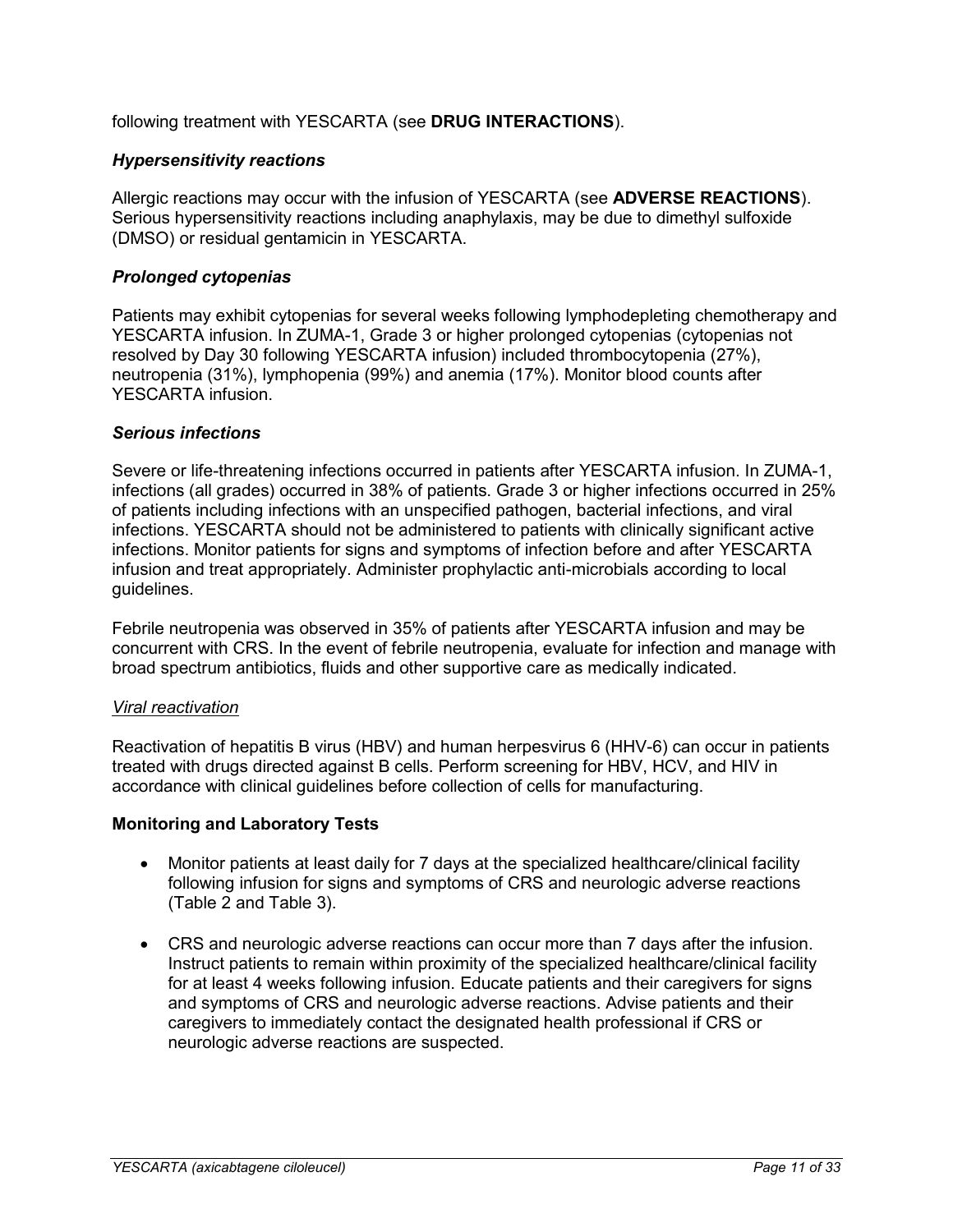## <span id="page-11-0"></span>**Neurologic**

#### *Neurologic adverse reactions*

Severe neurologic adverse reactions have been very commonly observed in patients treated with YESCARTA, which could be life-threatening or fatal. Neurologic adverse reactions occurred in 65% of patients, 31% of whom experienced Grade 3 or higher (severe or life threatening) adverse reactions. The median time to onset was 5 days (range 1 to 17 days). The median duration was 13 days, with a range of 1 to 191 days. Ninety-eight percent (98%) of all patients recovered from neurologic adverse reactions.

The most common signs or symptoms (>10%) associated with neurologic adverse reactions include encephalopathy (37%), tremor (31%), confusional state (27%), aphasia (18%), and somnolescence (17%). Serious adverse reactions including encephalopathy, aphasia, delirium, and seizures have been reported in patients administered YESCARTA. Fatal and serious cases of cerebral edema have been reported in patients treated with YESCARTA.

Patients with a history of CNS disorders such as seizures or cerebrovascular ischemia may be at increased risk and were not enrolled in the ZUMA-1 study (see **CLINICAL TRIALS**).

#### *Management of neurologic adverse reactions*

Monitor patients for signs and symptoms of neurologic adverse reactions [\(Table 3\)](#page-11-1). Rule out other causes of neurologic symptoms. Patients who experience Grade 2 or higher neurologic adverse reactions should be monitored with continuous cardiac telemetry and pulse oximetry. An algorithm has been developed to guide the management of neurologic adverse reactions in patients treated with YESCARTA [\(Table 3\)](#page-11-1). Treat moderate, severe or life-threatening neurologic adverse reactions with tocilizumab (if with concurrent CRS) and/or corticosteroids. Provide intensive care supportive therapy for severe or life threatening neurologic adverse reactions. Consider non-sedating, anti-seizure medicines (e.g., levetiracetam) for seizure prophylaxis for any Grade 2 or higher neurologic adverse reactions. Patients should be monitored at least daily for 7 days at the specialized healthcare facility following infusion for signs and symptoms of neurologic toxicity. Counsel patients to remain within proximity, of a specialized clinical facility for at least 4 weeks following infusion and to seek immediate medical attention should signs or symptoms of neurologic toxicity occur at any time.

| <b>Grading Assessment</b>                           | <b>Concurrent CRS</b>                                       | <b>No concurrent CRS</b> |
|-----------------------------------------------------|-------------------------------------------------------------|--------------------------|
| Grade 1                                             | Supportive care per institutional standard of care.         |                          |
|                                                     | Closely monitor neurologic status.                          |                          |
| Examples include:                                   | Consider prophylactic non-sedating anti-seizure medication. |                          |
| Somnolence-mild drowsiness or<br>sleepiness         |                                                             |                          |
| Confusion-mild disorientation                       |                                                             |                          |
| Encephalopathy-mild limiting of<br>ADL <sub>S</sub> |                                                             |                          |
| Dysphasia-not impairing ability<br>to communicate   |                                                             |                          |

#### <span id="page-11-1"></span>**Table 3 Neurologic Adverse Reaction Grading and Management Guidance**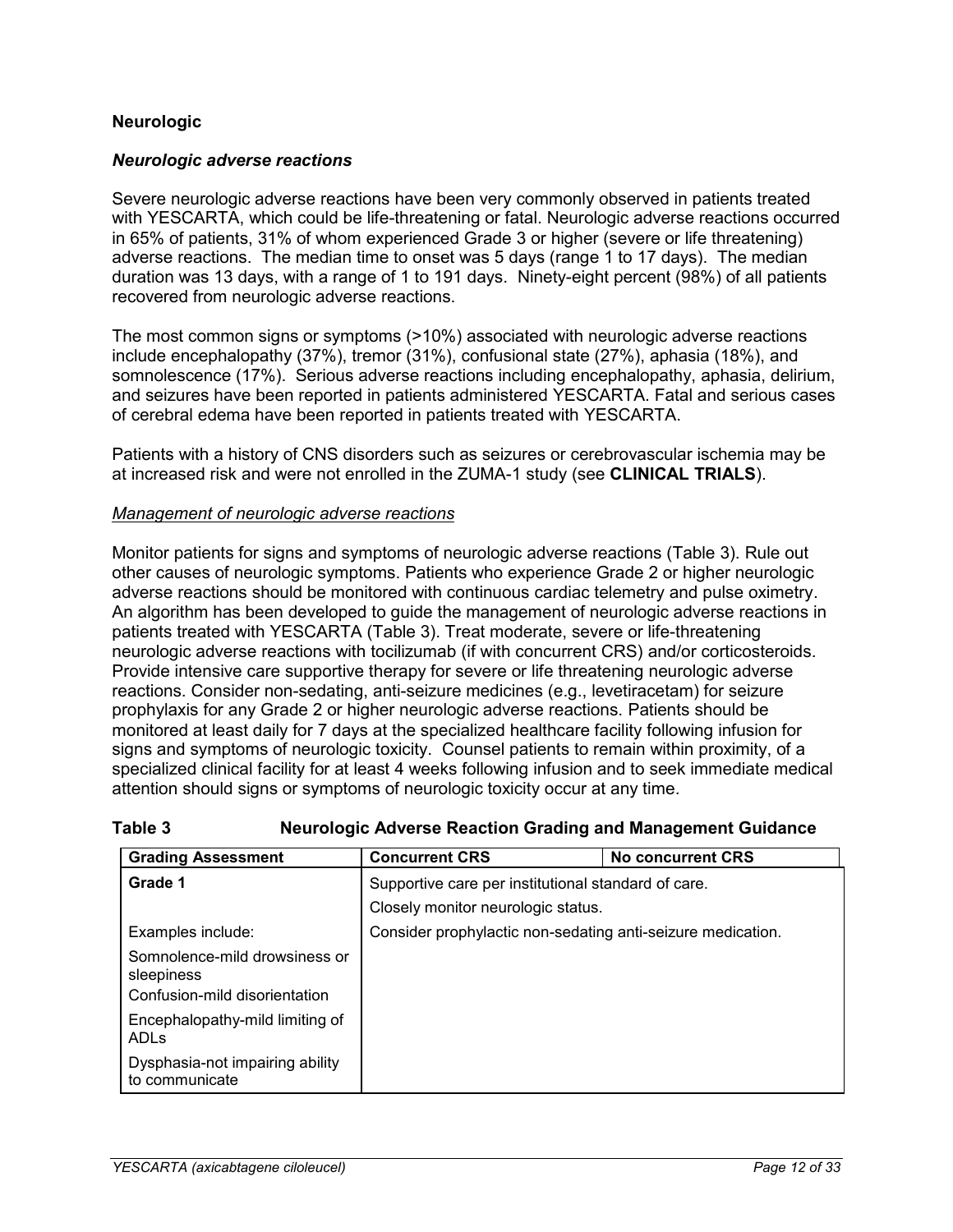| <b>Grading Assessment</b>                                                                                                                                                                                                                                                                          | <b>Concurrent CRS</b>                                                                                                                                                                                                                                                                                                                                                                                                                                                                                                                                                                                                                                                                          | <b>No concurrent CRS</b>                                                                                                                                         |  |
|----------------------------------------------------------------------------------------------------------------------------------------------------------------------------------------------------------------------------------------------------------------------------------------------------|------------------------------------------------------------------------------------------------------------------------------------------------------------------------------------------------------------------------------------------------------------------------------------------------------------------------------------------------------------------------------------------------------------------------------------------------------------------------------------------------------------------------------------------------------------------------------------------------------------------------------------------------------------------------------------------------|------------------------------------------------------------------------------------------------------------------------------------------------------------------|--|
| Grade 2<br>Examples include:<br>Somnolence-moderate, limiting<br>instrumental<br>Activities of daily living (ADL)<br>Confusion-moderate<br>disorientation<br>Encephalopathy-limiting<br>instrumental ADLs<br>Dysphasia-moderate impairing<br>ability to communicate<br>spontaneously<br>Seizure(s) | Administer tocilizumab <sup>(a)</sup> 8<br>mg/kg intravenously over 1 hour<br>(not to exceed 800 mg).<br>Repeat tocilizumab every 4-6<br>hours as needed if not<br>responsive to intravenous fluids<br>or increasing supplemental<br>oxygen.<br>Limit to a maximum of 3 doses<br>in a 24-hour period; Maximum<br>total of 4 doses if no clinical<br>improvement in the signs and<br>symptoms of CRS.<br>If no improvement within 24<br>hours after starting tocilizumab,<br>administer dexamethasone 10<br>mg intravenously every 6 hours<br>if not already taking other<br>corticosteroids, Continue<br>dexamethasone use until the<br>event is Grade 1 or less, then<br>taper appropriately. | Administer dexamethasone 10<br>mg intravenously every 6 hours.<br>Continue dexamethasone use<br>until the event is Grade 1 or<br>less, then taper appropriately. |  |
|                                                                                                                                                                                                                                                                                                    | Consider non-sedating, anti-seizure medicines (e.g., levetiracetam)<br>for seizure prophylaxis.                                                                                                                                                                                                                                                                                                                                                                                                                                                                                                                                                                                                |                                                                                                                                                                  |  |
| Grade 3<br>Examples include:                                                                                                                                                                                                                                                                       | Administer tocilizumab per<br>Grade 2 above.<br>In addition, administer                                                                                                                                                                                                                                                                                                                                                                                                                                                                                                                                                                                                                        | Administer dexamethasone 10<br>mg intravenously every 6 hours.<br>Continue dexamethasone use                                                                     |  |
| Somnolence-obtundation or<br>stupor<br>Confusion-severe<br>disorientation<br>Encephalopathy-limiting self-<br>care ADLs                                                                                                                                                                            | dexamethasone 10 mg<br>intravenously with the first dose<br>of tocilizumab and repeat dose<br>every 6 hours. Continue<br>dexamethasone use until the<br>event is Grade 1 or less, then<br>taper appropriately.                                                                                                                                                                                                                                                                                                                                                                                                                                                                                 | until the event is Grade 1 or<br>less, then taper appropriately.                                                                                                 |  |
| Dysphasia-severe receptive or<br>expressive characteristics,<br>impairing ability to read, write, or<br>communicate intelligibly                                                                                                                                                                   |                                                                                                                                                                                                                                                                                                                                                                                                                                                                                                                                                                                                                                                                                                | Consider non-sedating, anti-seizure medicines (e.g., levetiracetam)<br>for seizure prophylaxis. Consider the possibility of cerebral edema.                      |  |
| Grade 4                                                                                                                                                                                                                                                                                            | Administer tocilizumab per<br>Grade 2 above.                                                                                                                                                                                                                                                                                                                                                                                                                                                                                                                                                                                                                                                   | Administer methylprednisolone<br>1000 mg intravenously per day                                                                                                   |  |
| Life-threatening consequences<br>Urgent intervention indicated<br>Requirement for mechanical<br>ventilation                                                                                                                                                                                        | Administer methylprednisolone<br>1000 mg intravenously per day<br>with first dose of tocilizumab and<br>continue methylprednisolone<br>1000 mg intravenously per day<br>for 2 more days; if improves,<br>then manage as above.                                                                                                                                                                                                                                                                                                                                                                                                                                                                 | for 3 days; taper steroids<br>appropriately once the event is<br>Grade 1 or less.                                                                                |  |
|                                                                                                                                                                                                                                                                                                    | Consider non-sedating, anti-seizure medicines (e.g., levetiracetam)<br>for seizure prophylaxis. Consider the possibility of cerebral edema.                                                                                                                                                                                                                                                                                                                                                                                                                                                                                                                                                    |                                                                                                                                                                  |  |

Abbreviation: ADLs, activities of daily living.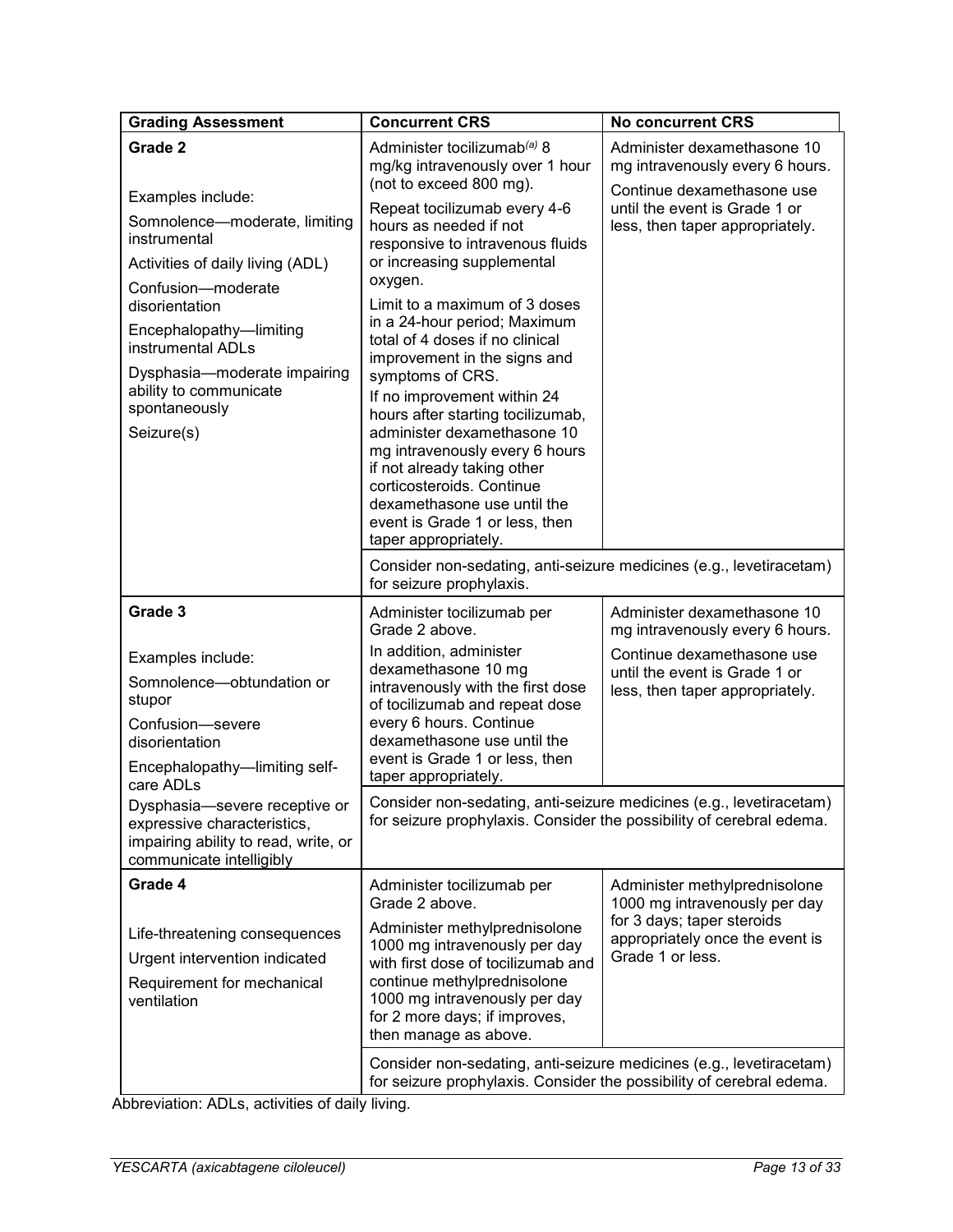<span id="page-13-0"></span>*(a) Refer to tocilizumab Product Monograph for details*

#### **Sexual Health**

## *Reproduction*

Pregnancy status of females with reproductive potential should be verified. Sexually-active females of reproductive potential should have a pregnancy test prior to starting treatment with YESCARTA. Sexually active females of reproductive potential should use effective contraception (methods that result in less than 1% pregnancy rates) after YESCARTA administration.

Sexually active males who have received YESCARTA should use a condom during intercourse with females of reproductive potential or pregnant women.

If either partner has received YESCARTA, pregnancy should be discussed with the treating physician.

See the Product Monographs for fludarabine and cyclophosphamide for information on the need for effective contraception in patients who receive the lymphodepleting chemotherapy.

There are insufficient exposure data to provide a recommendation concerning duration of contraception following treatment with YESCARTA.

## *Fertility*

No clinical data on the effect of YESCARTA on fertility are available. Effects on male and female fertility have not been evaluated in animal studies.

## <span id="page-13-1"></span>**8.1 Special Populations**

## <span id="page-13-2"></span>**8.1.1 Pregnant Women**

There are no available data with YESCARTA use in pregnant women. No animal reproductive and developmental toxicity studies have been conducted with YESCARTA to assess whether it can cause fetal harm when administered to a pregnant woman. It is not known if YESCARTA has the potential to be transferred to the fetus. Based on the mechanism of action, if the transduced cells cross the placenta, they may cause fetal toxicity, including B-cell lymphocytopenia. Therefore, YESCARTA is not recommended for women who are pregnant, and pregnancy after YESCARTA infusion should be discussed with the treating physician.

## <span id="page-13-3"></span>**8.1.2 Breast-feeding**

It is unknown if YESCARTA is excreted in human milk. Because many drugs are excreted in human milk, precaution should be exercised for breast-feeding. The developmental and health benefits of breast-feeding should be considered along with the mother's clinical need for YESCARTA and any potential adverse effects on the breastfed infant from YESCARTA or from the underlying maternal condition.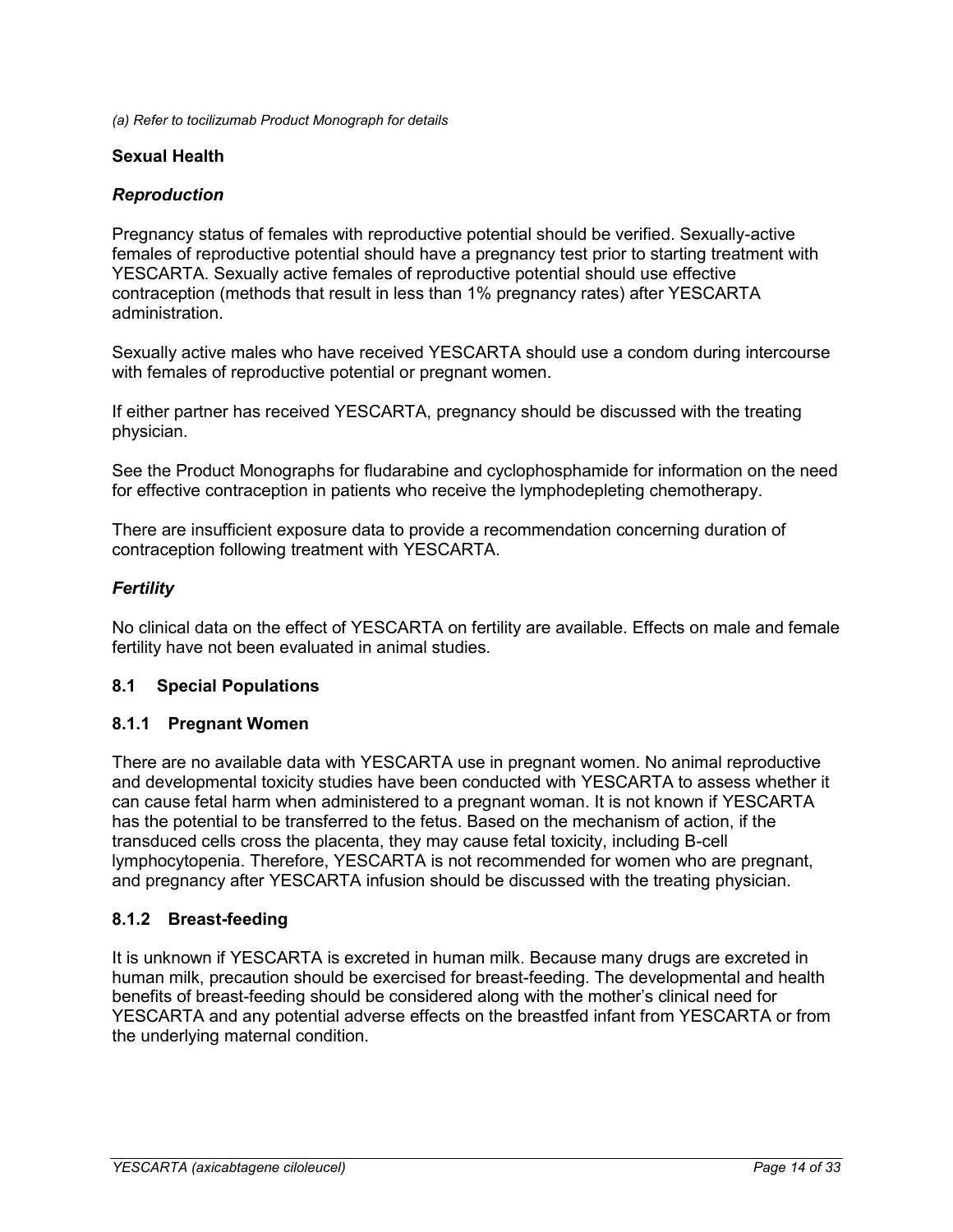## <span id="page-14-0"></span>**8.1.3 Pediatrics (< 18 years of age)**

The safety and efficacy of YESCARTA in patients less than 18 years of age have not been established.

## <span id="page-14-1"></span>**8.1.4 Geriatrics (≥ 65 years of age)**

There is limited experience with YESCARTA in patients ≥ 65 years of age. Evidence from clinical studies is not sufficient to determine if the use of YESCARTA in patients  $\geq 65$  years of age is associated with differences in safety and effectiveness. No dose adjustment is required in patients ≥ 65 years of age.

## <span id="page-14-2"></span>**9 ADVERSE REACTIONS**

#### <span id="page-14-3"></span>**9.1 Adverse Reaction Overview**

The following adverse reactions are described under **WARNINGS AND PRECAUTIONS**:

- Cytokine Release Syndrome
- Neurologic Adverse Reactions
- Hypersensitivity Reactions
- Serious Infections
- Prolonged Cytopenias
- Hypogammaglobulinemia

## <span id="page-14-4"></span>**9.2 Clinical Trial Adverse Reactions**

*Because clinical trials are conducted under very specific conditions, the adverse reaction rates observed in the clinical trials may not reflect the rates observed in practice and should not be compared to the rates in the clinical trials of another drug. Adverse reaction information from clinical trials is useful for identifying drug-related adverse events and for approximating rates.*

The adverse reactions described in this section were identified in 108 adult patients with relapsed or refractory large B-cell lymphoma who received YESCARTA treatment at the recommended dose in the single arm, ongoing phase I/II study ZUMA-1 (see **CLINICAL TRIALS**). The median duration of follow-up was 15.4 months.

The most common non-hematological adverse reactions ( in  $\geq$  20%) include CRS (93%), encephalopathy (58%), fatigue (43%), decreased appetite (41%), fever (40%), headache (40%), diarrhea (35%), nausea (31%), tremor (31%), tachycardia (29%), cough (29%), unspecified pathogen infection (28%), hypotension (27%), vomiting (23%), dizziness (21%), constipation (20%), and edema (20%).

Serious adverse reactions occurred in 55% of patients. The most common serious adverse reactions ( $\geq 2\%$ ) include encephalopathy (18%), lung infection (7%), pyrexia (7%), pneumonia (6%), confusional state (5%), febrile neutropenia (5%), aphasia (4%), atrial fibrillation (4%), cardiac arrest (4%), urinary tract infection (4%), acute kidney injury (3%), agitation (3%), ejection fraction decreased (3%), hypotension (3%), hypoxia (3%), neutropenia (3%), somnolence (3%), atrial flutter (2%) and delirium (2%). Seventeen (16%) patients required intensive care unit admission.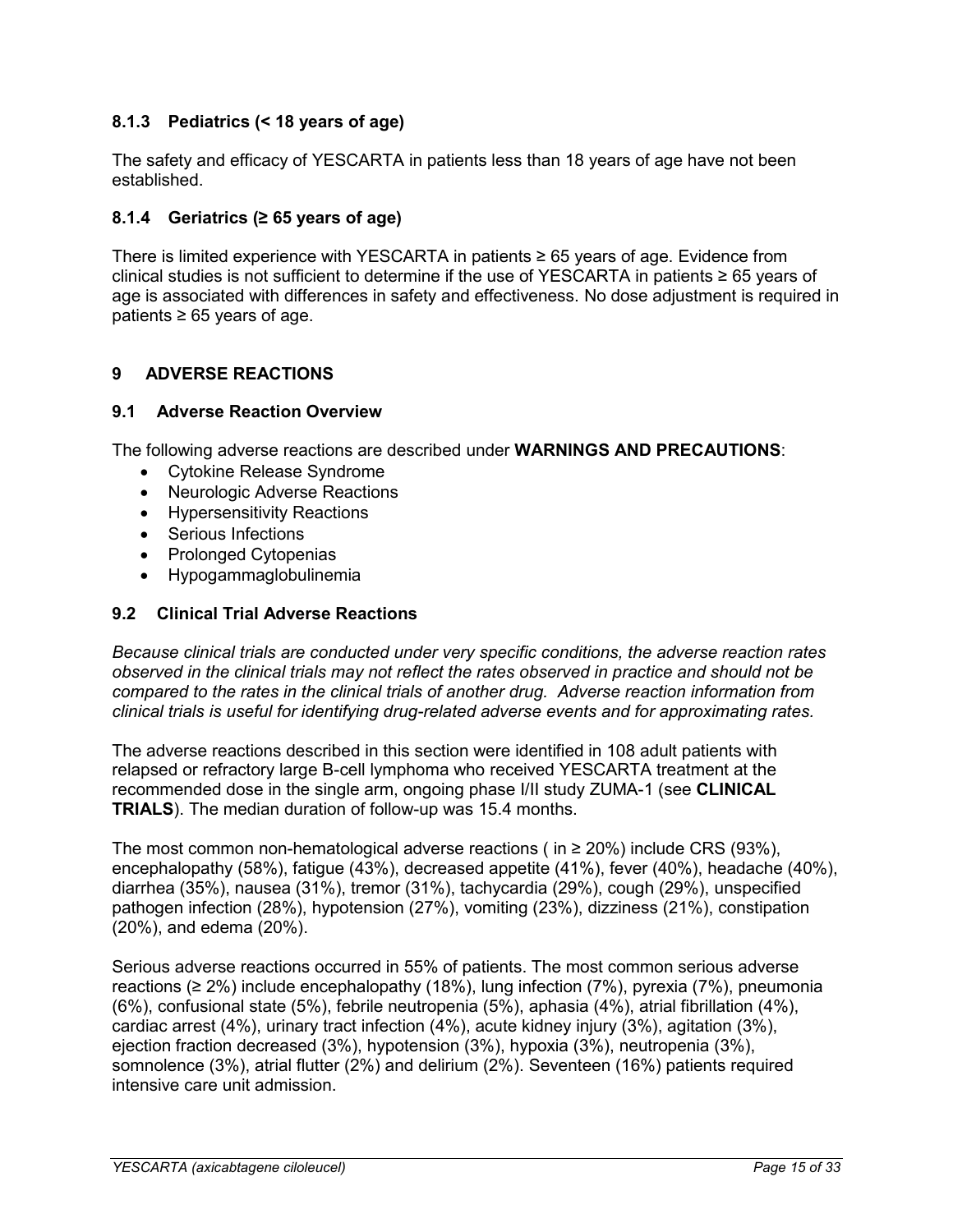The most common Grade 3 or higher adverse reactions include encephalopathy (30%), unspecified pathogen infection (19%), cytokine release syndrome (12%), bacterial infection (8%), aphasia (7%), viral infection (6%), delirium (6%), hypotension (6%) and hypertension (6%). Grade 5 (fatal) adverse events were reported in 4 patients (anoxic brain injury [secondary to cardiac arrest which occurred in the setting of CRS], histiocytosis haematophagic (HLH), intracranial hemorrhage in the setting of thrombocytopenia and pulmonary embolism).

In ZUMA-1, 68% of patients received prophylactic allopurinol for TLS and 46% of patients received tocilizumab and/or corticosteroids for the treatment of adverse reactions (including CRS and neurologic adverse reactions), including 32% who required 2 or more doses of tocilizumab.

[Table 4](#page-15-0) summarizes the adverse reactions that occurred in at least 10% of patients treated with YESCARTA.

| <b>Adverse Reaction</b>                                               | <b>Any Grade</b> | <b>Grade 3 or Higher</b> |
|-----------------------------------------------------------------------|------------------|--------------------------|
|                                                                       | $n$ (%)          | $n$ (%)                  |
|                                                                       | $N = 108$        | $N = 108$                |
| <b>Cardiac Disorders</b>                                              |                  |                          |
| Tachycardia <sup>a</sup>                                              | 31(29)           | 1(1)                     |
| Arrhythmiab                                                           | 19 (18)          | 3(3)                     |
| <b>Gastrointestinal Disorders</b>                                     |                  |                          |
| Diarrhea                                                              | 38 (35)          | 4(4)                     |
| Nausea                                                                | 34 (31)          | 0(0)                     |
| Vomiting                                                              | 25(23)           | 1(1)                     |
| Constipation                                                          | 22(20)           | 0(0)                     |
| Abdominal pain <sup>c</sup>                                           | 16(15)           | 2(2)                     |
| Dry mouth                                                             | 12(11)           | 0(0)                     |
| <b>General Disorders And Administration Site</b><br><b>Conditions</b> |                  |                          |
| Fever                                                                 | 43 (40)          | 3(3)                     |
| Fatigue <sup>d</sup>                                                  | 46 (43)          | 3(3)                     |
| Chills                                                                | 21 (19)          | 0(0)                     |
| Edemae                                                                | 22(20)           | 1(1)                     |
| <b>Immune System Disorders</b>                                        |                  |                          |
| Cytokine release syndrome                                             | 100 (93)         | 13(12)                   |
| Hypogammaglobulinemiaf                                                | 18(17)           | 0(0)                     |
| <b>Infections And Infestations</b>                                    |                  |                          |
| Infections-pathogen unspecified                                       | 30(28)           | 20(19)                   |
| Viral infections                                                      | 21(19)           | 6(6)                     |
| <b>Bacterial Infections</b>                                           | 15(14)           | 9(8)                     |
| <b>Metabolism and nutrition disorders</b>                             |                  |                          |
| Hypoalbunemia                                                         | 106 (98)         | 8(7)                     |
| Decreased appetite                                                    | 44 (41)          | 2(2)                     |
| Weight decreased                                                      | 16(15)           | 0(0)                     |
| Dehydration                                                           | 12(11)           | 3(3)                     |

#### <span id="page-15-0"></span>**Table 4 Summary of Adverse Reactions Observed in at Least 10% of the Patients Treated with YESCARTA in ZUMA-1**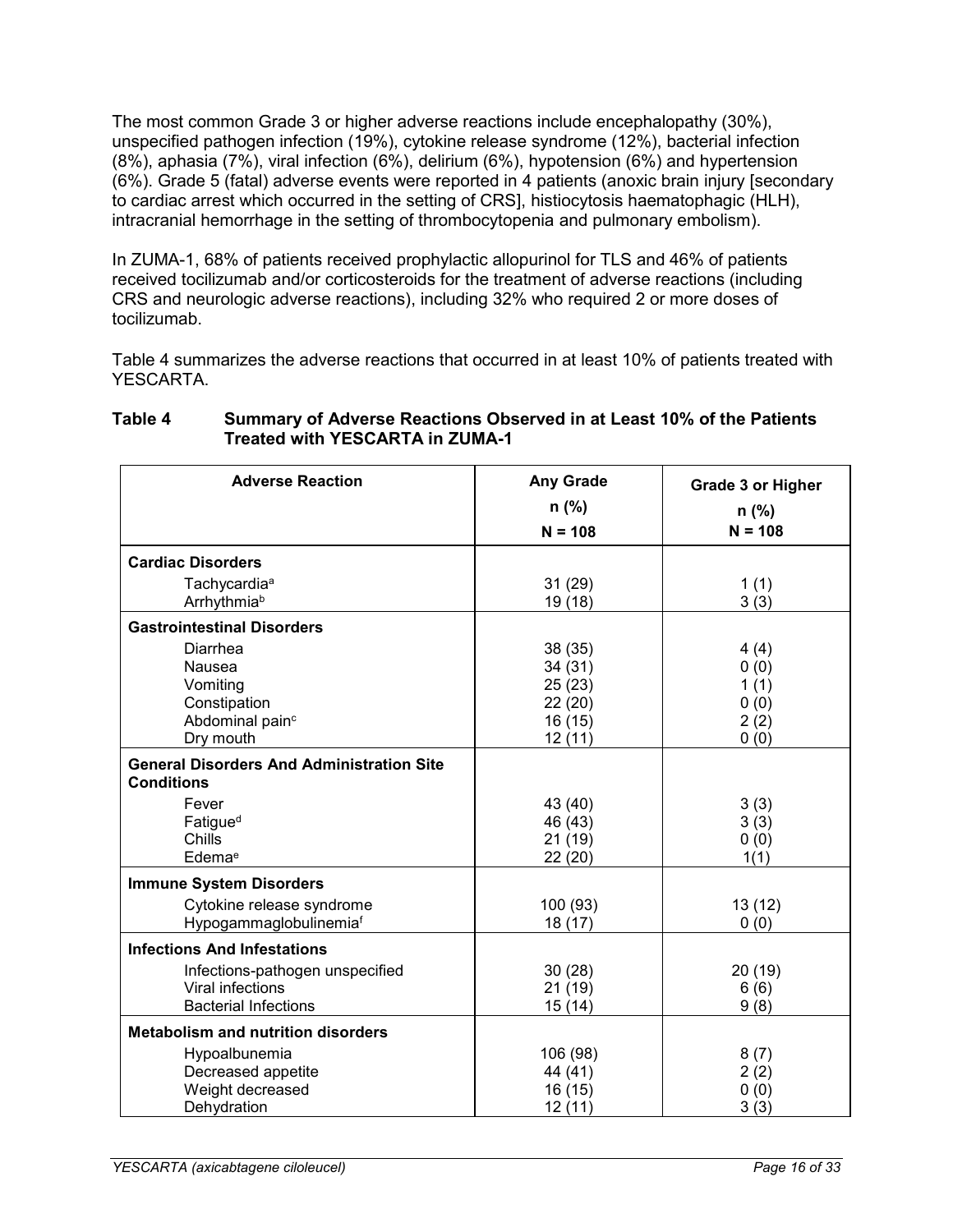| <b>Adverse Reaction</b>                                                                                    | <b>Any Grade</b><br>$n$ (%)                       | <b>Grade 3 or Higher</b><br>n (%)      |
|------------------------------------------------------------------------------------------------------------|---------------------------------------------------|----------------------------------------|
|                                                                                                            | $N = 108$                                         | $N = 108$                              |
| <b>Musculoskelatal And Connective Tissue</b><br><b>Disorders</b>                                           |                                                   |                                        |
| Motor dysfunction <sup>g</sup><br>Pain in extremity <sup>h</sup><br>Back pain<br>Muscle pain<br>Arthralgia | 18 (17)<br>18 (17)<br>15(14)<br>11(10)<br>11(10)  | 1(1)<br>1(1)<br>1(1)<br>1(1)<br>0(0)   |
| <b>Nervous System Disorders</b>                                                                            |                                                   |                                        |
| Encephalopathy<br>Headache<br>Tremor<br>Dizziness <sup>k</sup><br>Aphasia                                  | 63 (58)<br>43 (40)<br>33(31)<br>23(21)<br>19 (18) | 32(30)<br>1(1)<br>2(2)<br>0(0)<br>8(7) |
| <b>Psychiatric Disorders</b><br>$D$ elirium <sup>m</sup><br>Anxiety                                        | 18(17)<br>11(10)                                  | 7(6)<br>1(1)                           |
| <b>Respiratory, Thoracic And Mediastinal</b><br><b>Disorders</b>                                           |                                                   |                                        |
| Hypoxia <sup>n</sup><br>Cough <sup>o</sup><br>Dyspnea <sup>p</sup><br>Pleural effusion                     | 15(14)<br>31(29)<br>18(17)<br>14(13)              | 2(2)<br>0(0)<br>3(3)<br>2(2)           |
| <b>Vascular Disorders</b><br>Hypotension <sup>q</sup><br>Hypertension                                      | 29 (27)<br>16(15)                                 | 7(6)<br>6(6)                           |

The following events were also counted in the incidence of CRS: tachycardia, arrhythmia, fever, chills, hypoxia, renal insufficiency, and hypotension. MedDRA version 19.0, CTCAE version 4.03.

- *a. Tachycardia includes tachycardia, sinus tachycardia.*
- *b. Arrhythmia includes arrhythmia, atrial fibrillation, atrial flutter, atrioventricular block, bundle branch block right, electrocardiogram QT prolonged, extra-systoles, heart rate irregular, supraventricular extra systoles, supraventricular tachycardia, ventricular arrhythmia, ventricular tachycardia.*
- *c. Abdominal pain includes abdominal pain, abdominal pain lower, abdominal pain upper.*
- *d. Fatigue includes fatigue, malaise.*
- *e. Edema includes face edema, generalized edema, local swelling, localized edema, edema, edema genital, edema peripheral, periorbital edema, peripheral swelling, scrotal edema.*
- *f. Hypogammaglobulinemia includes hypogammaglobulinemia, blood immunoglobulin D decreased, blood immunoglobulin G decreased.*
- *g. Motor dysfunction includes muscle spasms, muscular weakness.*
- *h. Pain in extremity includes pain not otherwise specified, pain in extremity.*
- *i. Encephalopathy includes cognitive disorder, confusional state, depressed level of consciousness, disturbance in attention, encephalopathy, hypersomnia, leukoencephalopathy, memory impairment, mental status changes, paranoia, somnolence, stupor.*
- *j. Headache includes headache, head discomfort, sinus headache, procedural headache.*
- *k. Dizziness includes dizziness, presyncope, syncope.*
- *l. Aphasia includes aphasia, dysphasia.*
- *m. Delirium includes agitation, delirium, delusion, disorientation, hallucination, hyperactivity, irritability, restlessness.*
- *n. Hypoxia includes hypoxia, oxygen saturation decreased.*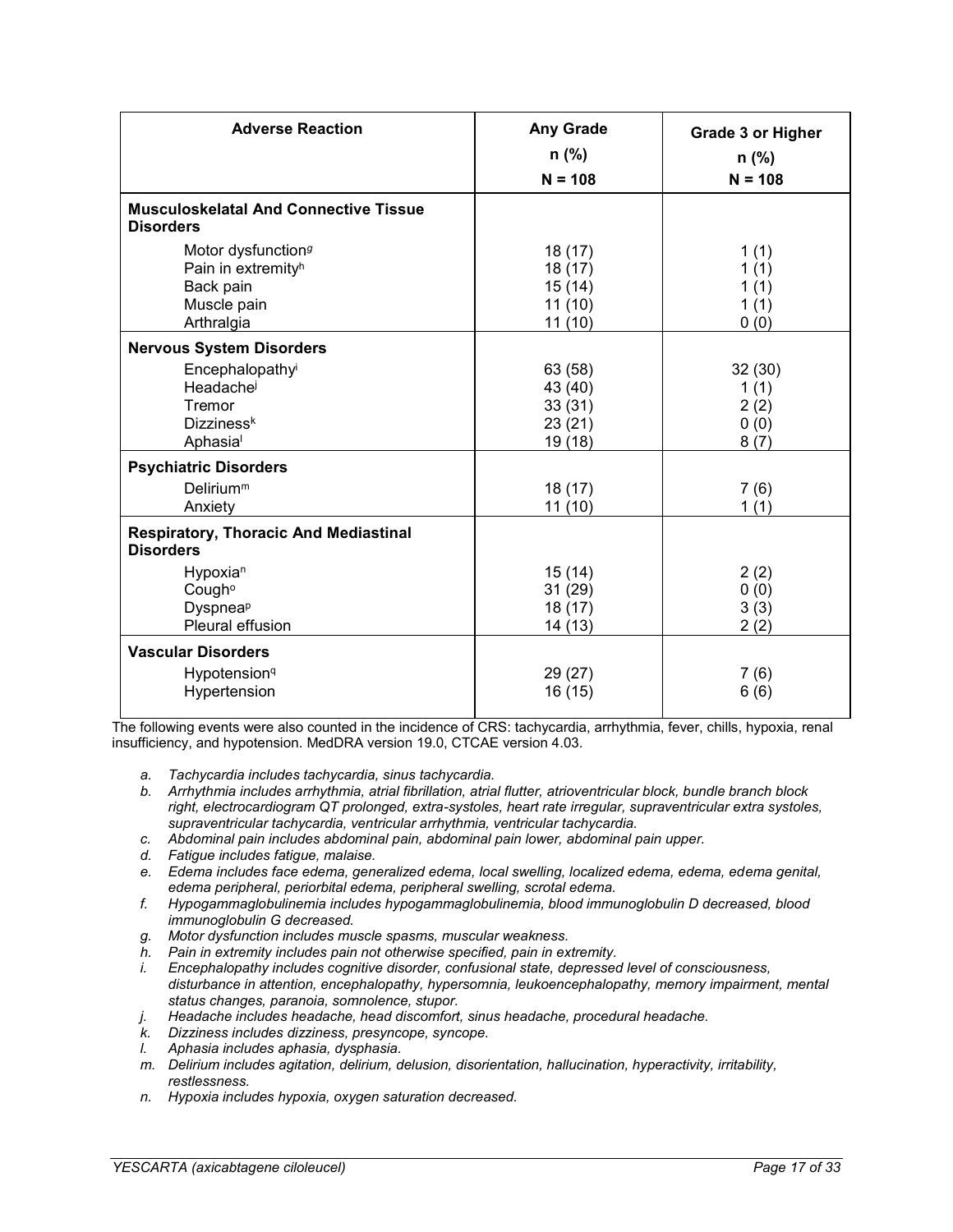- *o. Cough includes cough, productive cough, upper-airway cough syndrome.*
- *p. Dyspnea includes acute respiratory failure, dyspnea, orthopnea, respiratory distress.*
- *q. Hypotension includes diastolic hypotension, hypotension, orthostatic hypotension.*

## <span id="page-17-0"></span>**9.3 Less Common Clinical Trial Adverse Reactions**

Other clinically important adverse reactions (any grade) that occurred in less than 10% of patients treated with YESCARTA include the following:

- *Blood and lymphatic system disorders:* Coagulopathy (2%)
- *Cardiac disorders:* Cardiac failure (2%) and cardiac arrest (3%), ejection fraction decreased (4%)
- *Immune system disorders*: Hemophagocytic lymphohistiocytosis/macrophage activation syndrome (HLH/MAS) (1%), hypersensitivity (1%)
- *Infections and infestations disorders:* Fungal infections (6%), human herpesvirus 6 infection (1%)
- *Metabolism and nutrition disorders: metabolic acidosis (5%)*
- *Nervous system disorders:* Ataxia (6%), seizure (4%), dyscalculia (2%), and myoclonus  $(2%)$
- *Renal and urinary disorders:* Renal insufficiency (8%)
- *Respiratory, thoracic and mediastinal disorders:* Pulmonary edema (7%)
- *Skin and subcutaneous tissue disorders:* Rash (3%)
- *Vascular disorders:* Capillary leak syndrome (1%), thrombosis (6%)

#### <span id="page-17-1"></span>**9.4 Abnormal Laboratory Findings: Hematologic, Clinical Chemistry and Other Quantitative Data**

[Table 5](#page-17-2) describes the laboratory abnormalities of Grade 3 or 4 that occurred in at least 10% of patients in ZUMA-1.

#### <span id="page-17-2"></span>**Table 5 Grade 3 or 4 Laboratory Abnormalities Occurring in ≥ 10% of Patients in ZUMA-1 Following Treatment with YESCARTA based on CTCAE (N=108)**

| <b>Lab Abnormality</b>               | Grades 3 or 4 |
|--------------------------------------|---------------|
|                                      | $n$ (%)       |
| Lymphopenia                          | 107 (99)      |
| Leukopenia                           | 104 (96)      |
| Neutropenia                          | 100 (93)      |
| Anemia                               | 68 (63)       |
| Thrombocytopenia                     | 61 (56)       |
| Hypophosphatemia                     | 56 (52)       |
| Hypokalemia                          | 34 (32)       |
| Hyponatremia                         | 25(23)        |
| Uric Acid increased                  | 16 (15)       |
| Direct bilirubin increased           | 14 (13)       |
| Alanine Aminotransferase increased   | 13 (12)       |
| Aspartate aminotransferase increased | 11 (10)       |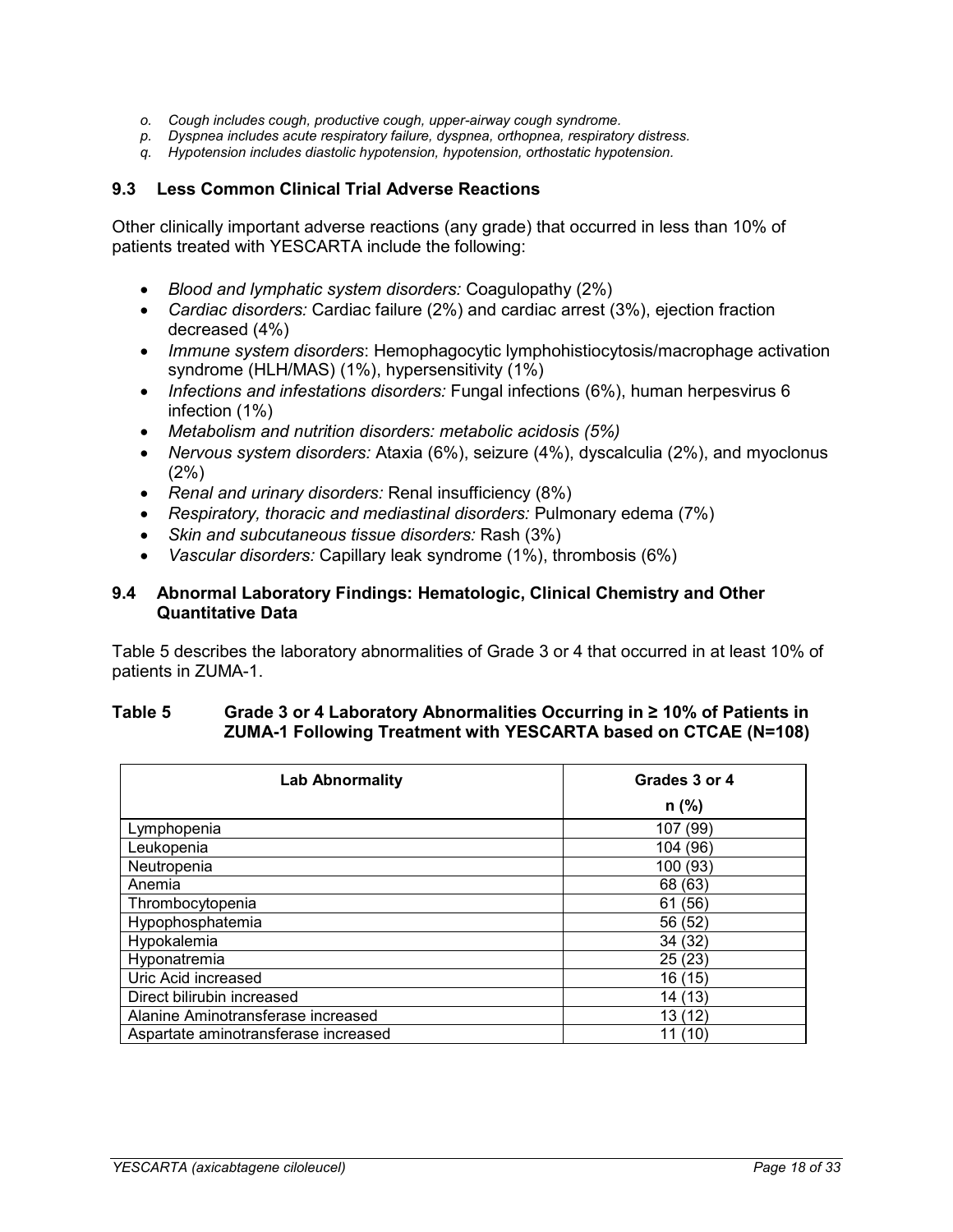## **Immunogenicity**

YESCARTA has the potential to induce anti-product antibodies, which has been evaluated using an enzyme-linked immunosorbent assay (ELISA) for the detection of binding antibodies against FMC63, the originating antibody of the anti-CD19 CAR. In ZUMA-1, 3% of patients (3 out of 101) evaluated showed low levels of anti FMC 63 antibodies at baseline without titre elevation post treatment. No patients developed de novo antibodies against FMC63. There is no evidence that the kinetics of expansion of YESCARTA, or the safety or effectiveness of YESCARTA, was altered in these patients.

## <span id="page-18-0"></span>**10 DRUG INTERACTIONS**

## <span id="page-18-1"></span>**10.1 Overview**

No formal interaction studies have been performed with YESCARTA.

#### <span id="page-18-2"></span>**10.2 Drug-Drug Interactions**

#### **Pharmacokinetic Interactions**

No pharmacokinetic drug interaction studies have been performed with YESCARTA. T-cells are known to be susceptible to immune-suppressive agents. The benefit/risk of immunosuppressive agents including but not limited to corticosteroids, cytotoxic chemotherapy, immunophilins, mTOR inhibitors, should be considered as these can be lymphotoxic and may reduce the effectiveness of YESCARTA (see **ACTION AND CLINICAL PHARMACOLOGY** - **Pharmacokinetics**).

## **Pharmacodynamic Interactions**

The immunization with vaccines during or following YESCARTA treatment has not been studied. The effectiveness of vaccines may be affected by prolonged B-cell aplasia and hypogammaglobulinemia (see **WARNINGS AND PRECAUTIONS**). The safety of live viral vaccines has not been investigated in patients treated with YESCARTA; vaccination with live viral vaccines is not recommended for at least 6 weeks prior to the start of lymphodepleting chemotherapy, during YESCARTA treatment, and until immune recovery following treatment with YESCARTA.

## <span id="page-18-3"></span>**11 ACTION AND CLINICAL PHARMACOLOGY**

## <span id="page-18-4"></span>**11.1 Mechanism of Action**

YESCARTA, a CD19-directed genetically modified autologous T cell immunotherapy, binds to CD19 expressing cancer cells and normal B cells. Studies demonstrated that following anti-CD19 CAR T cell engagement with CD19-expressing target cells, the CD28 and CD3-zeta costimulatory domains activate downstream signaling cascades that lead to T-cell activation, proliferation, acquisition of effector functions and secretion of inflammatory cytokines and chemokines. This sequence of events leads to elimination of CD19-expressing cells.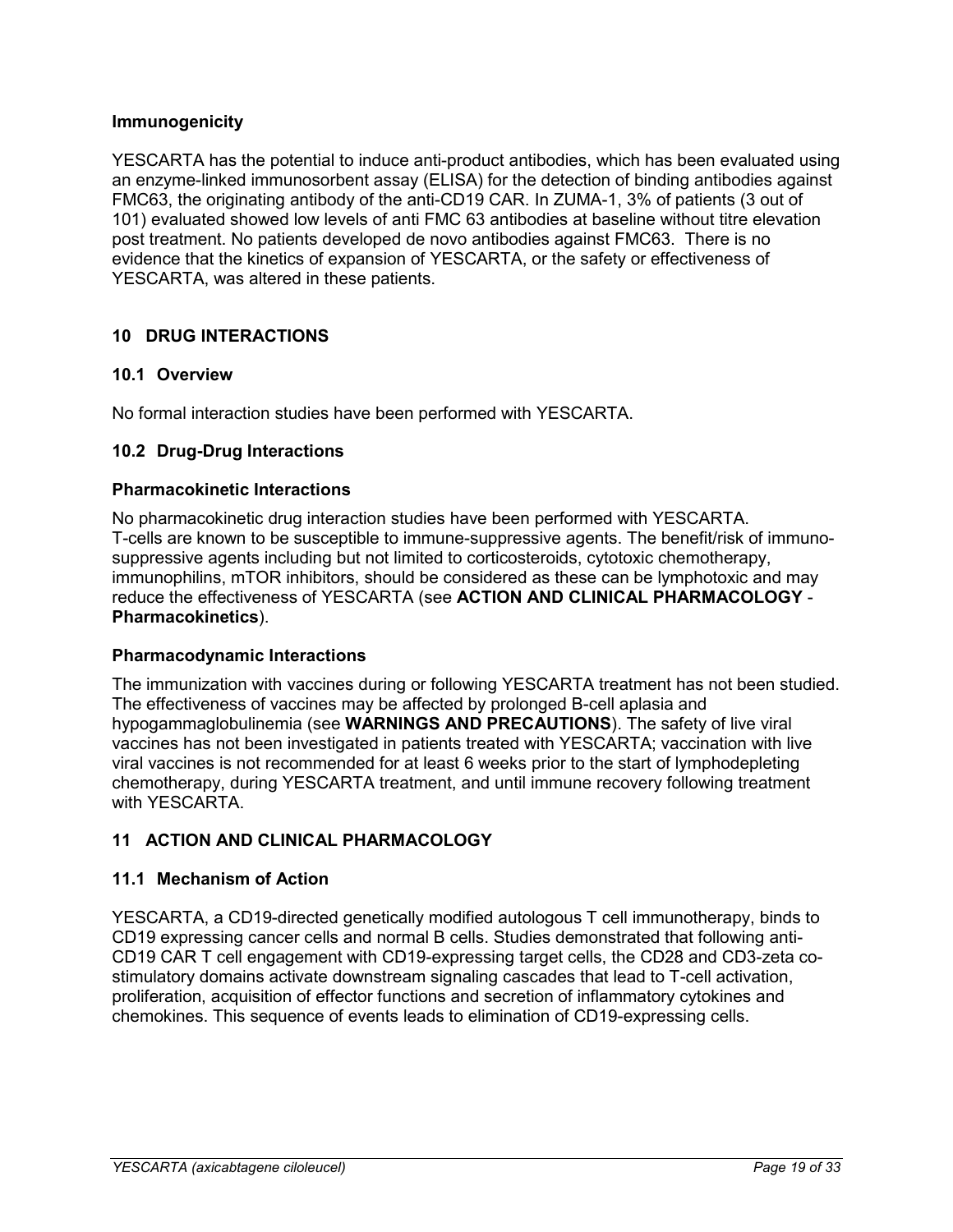## <span id="page-19-0"></span>**11.2 Pharmacodynamics**

After YESCARTA infusion, pharmacodynamic responses were evaluated over a 4-week interval by measuring transient elevation of cytokines, chemokines and other molecules in blood. Levels of cytokines and chemokines such as IL-6, IL-8, IL-10, IL-15, TNF-α, IFN-γ, and sIL2Rα were analyzed. Peak elevation was observed within the first 14 days after infusion, and levels generally returned to baseline within 28 days.

Due to the on-target effect of YESCARTA, YESCARTA treatment can result in a period of B-cell aplasia and hypogammaglobinemia.

## <span id="page-19-1"></span>**11.3 Pharmacokinetics**

Following infusion of YESCARTA in adult patients with large B-cell lymphoma, anti-CD19 CAR T cells exhibited an initial rapid expansion followed by a decline to near baseline levels by 3 months. Peak levels of anti-CD19 CAR T cells occurred within the first 7-14 days after YESCARTA infusion.

The number of anti-CD19 CAR T cells in blood was positively associated with objective response [complete remission (CR) or partial remission (PR)]. The median anti-CD19 CAR Tcell Cmax levels in responders (n=71) were 216% of the corresponding level in nonresponders (n=27) (43.6 cells/μL vs 20.2 cells/μL). Median AUC Day 0-28 in responding patients (n=71) was 253% of the corresponding level in nonresponders ( $n=27$ ) (561.96 days  $\times$  cells/ $\mu$ L vs.  $222.04$  days  $\times$  cells/ $\mu$ L).

## **Table 6 Cellular Kinetic parameters of YESCARTA in adult patients with relapsed or refractory large B-cell lymphoma**

| <b>Parameter</b><br>n, Median (Min, Max)                     | <b>Responding Patients</b><br>$N = 73$ | <b>Non-Responding Patients</b><br>$N = 28$ |
|--------------------------------------------------------------|----------------------------------------|--------------------------------------------|
| Peak (cells/uL)                                              | $n = 71.$<br>43.55 (0.84, 1513.69)     | $n = 27$ .<br>20.2 (1.25, 167.42)          |
| $T_{\text{max}}$ (day)                                       | $n = 71$<br>8(8, 29)                   | $n = 27$ .<br>8(8, 78)                     |
| Median AUC <sub>0-28d</sub>                                  | $n = 71.$                              | $n = 27$ .                                 |
| $(days \times cells / \mu L)$<br>Median AUC <sub>0-90d</sub> | 561.96 (14.44, 14329.29)<br>$n = 72.$  | 222.04 (5.09, 2112.82)<br>$n = 27$ .       |
| (days x cells/ $\mu$ L)                                      | 697.31 (14.44, 15940.07)               | 303.9 (5.09, 6420.66)                      |

N is equal to the total number of patients and n is the number of patients with evaluable PK parameter.

Response data are based on central read per Cheson 2007.

Peak is defined as the maximum number of CAR T cells measured post infusion.

Area under curve (AUC) is defined as the area under curve in a plot of number of CAR T cells against scheduled visit from Day 0 to Day 28 (or from Day 0 to Day 90).

Time-to-peak is defined as number of days from YESCARTA infusion to the date when the CAR T cells in blood firstly reached the maximum post-baseline level.

Age (range: 23 – 76 years) and gender had no significant impact on AUC Day 0 - 28 and Cmax of YESCARTA.

Hepatic and renal impairment studies of YESCARTA were not conducted.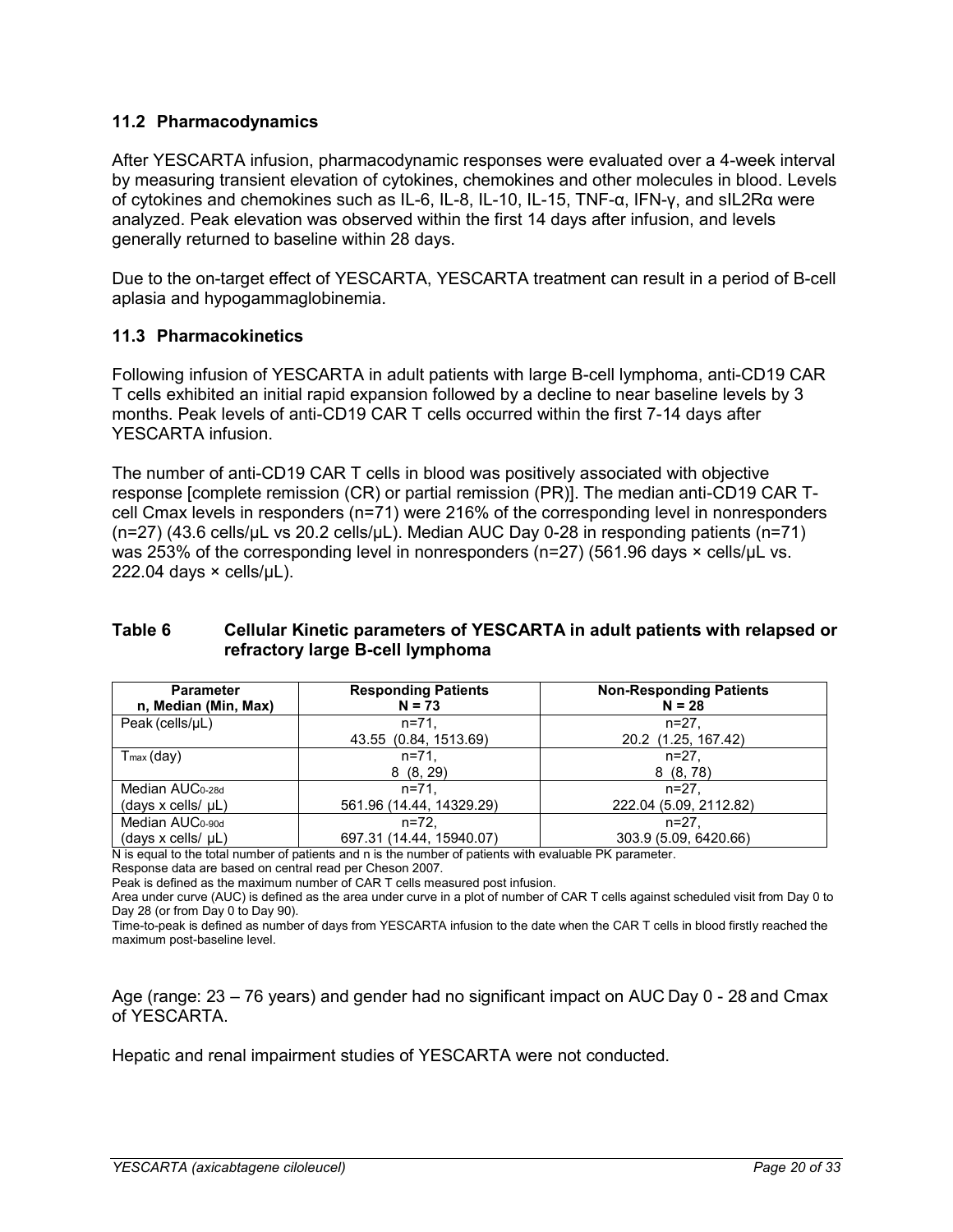## <span id="page-20-0"></span>**12 STORAGE, STABILITY AND DISPOSAL**

## **Storage**

- YESCARTA must be stored in the VAPOR PHASE of liquid nitrogen (< -150°C) and it must remain frozen until the patient is ready for treatment to assure viable live autologous cells are available for patient administration.
- Thawed product should not be refrozen.

## **Stability**

- Final product is stable for 1 year when stored frozen in the vapor phase of liquid nitrogen.
- Final product is stable for up to 3 hours after thawing.

## **Disposal**

 Unused medicine must be disposed of in compliance with local guidelines for the disposal of medicinal products containing blood borne pathogens and genetically modified cells.

## <span id="page-20-1"></span>**13 SPECIAL HANDLING INSTRUCTIONS**

YESCARTA contains human blood cells that are genetically modified with a replication incompetent retroviral vector. Follow universal/ standard precautions for blood borne pathogens and genetically modified cells to avoid potential transmission of infectious diseases, and regional and local biosafety guidelines for handling and disposal of YESCARTA.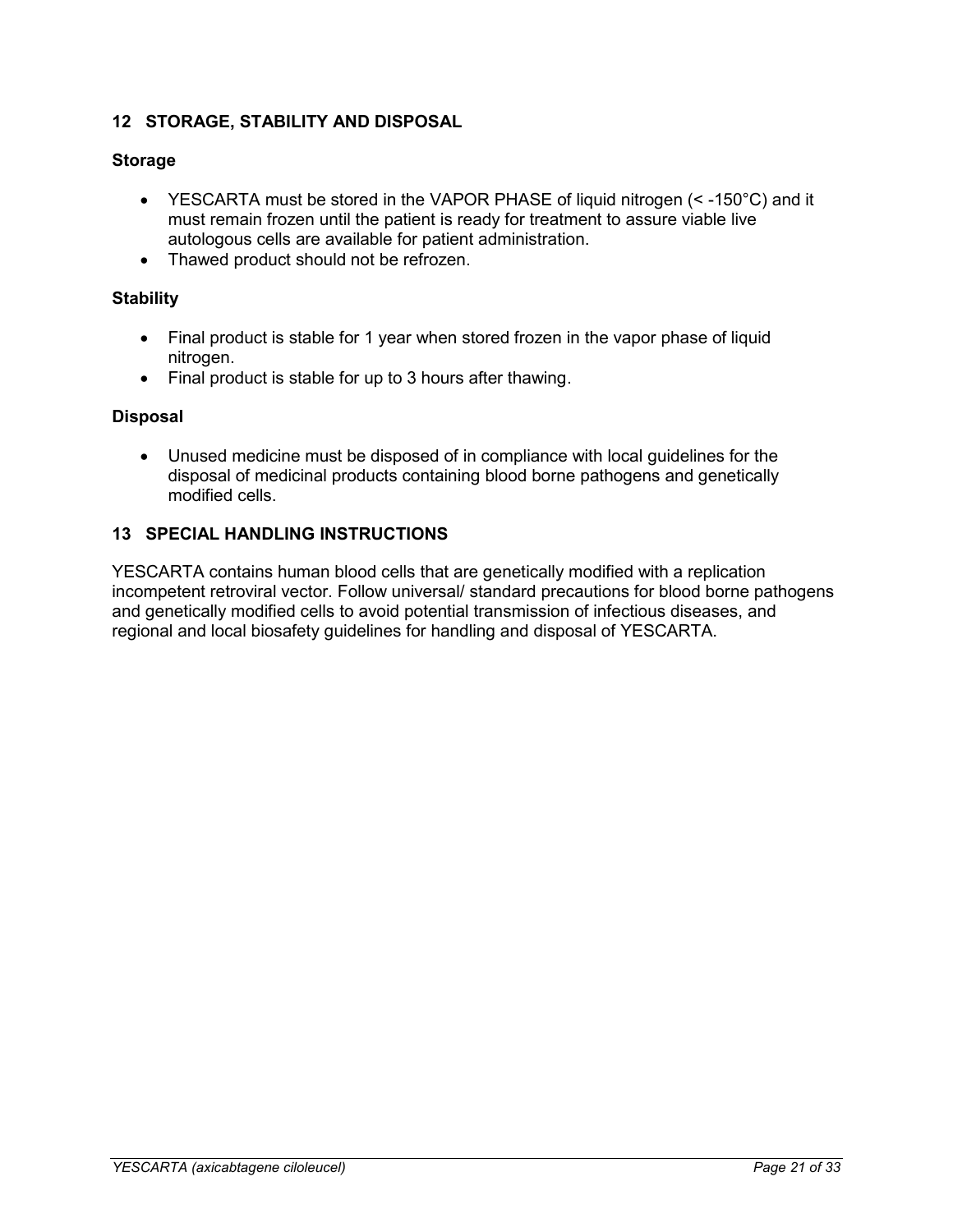## **PART II: SCIENTIFIC INFORMATION**

#### <span id="page-21-1"></span><span id="page-21-0"></span>**14 PHARMACEUTICAL INFORMATION**

#### **Drug Substance**

Proper name: axicabtagene ciloleucel

Physicochemical properties: axicabtagene ciloleucel is a clear to opaque, white to red suspension of cells for infusion.

#### **Product Characteristics**

YESCARTA is prepared from the patient's peripheral blood cells, which are obtained via a standard leukapheresis procedure. The mononuclear cells, which are enriched for T cells, are activated with anti-CD3 antibody in the presence of IL-2, then transduced with the replication incompetent retroviral vector containing the anti-CD19 CAR transgene. The transduced T cells are expanded in cell culture, washed, formulated into a suspension, and cryopreserved. The product must pass a sterility test before release for shipping as a frozen suspension in a patientspecific infusion bag. The product is thawed prior to infusion (see **DOSAGE AND ADMINISTATION, STORAGE, STABILITY AND DISPOSAL, SPECIAL HANDLING INSTRUCTIONS**).

In addition to T cells, YESCARTA may contain NK and NK-T cells. The formulation contains 5% dimethylsulfoxide (DMSO) and 2.5% albumin (human). YESCARTA is manufactured with gentamicin.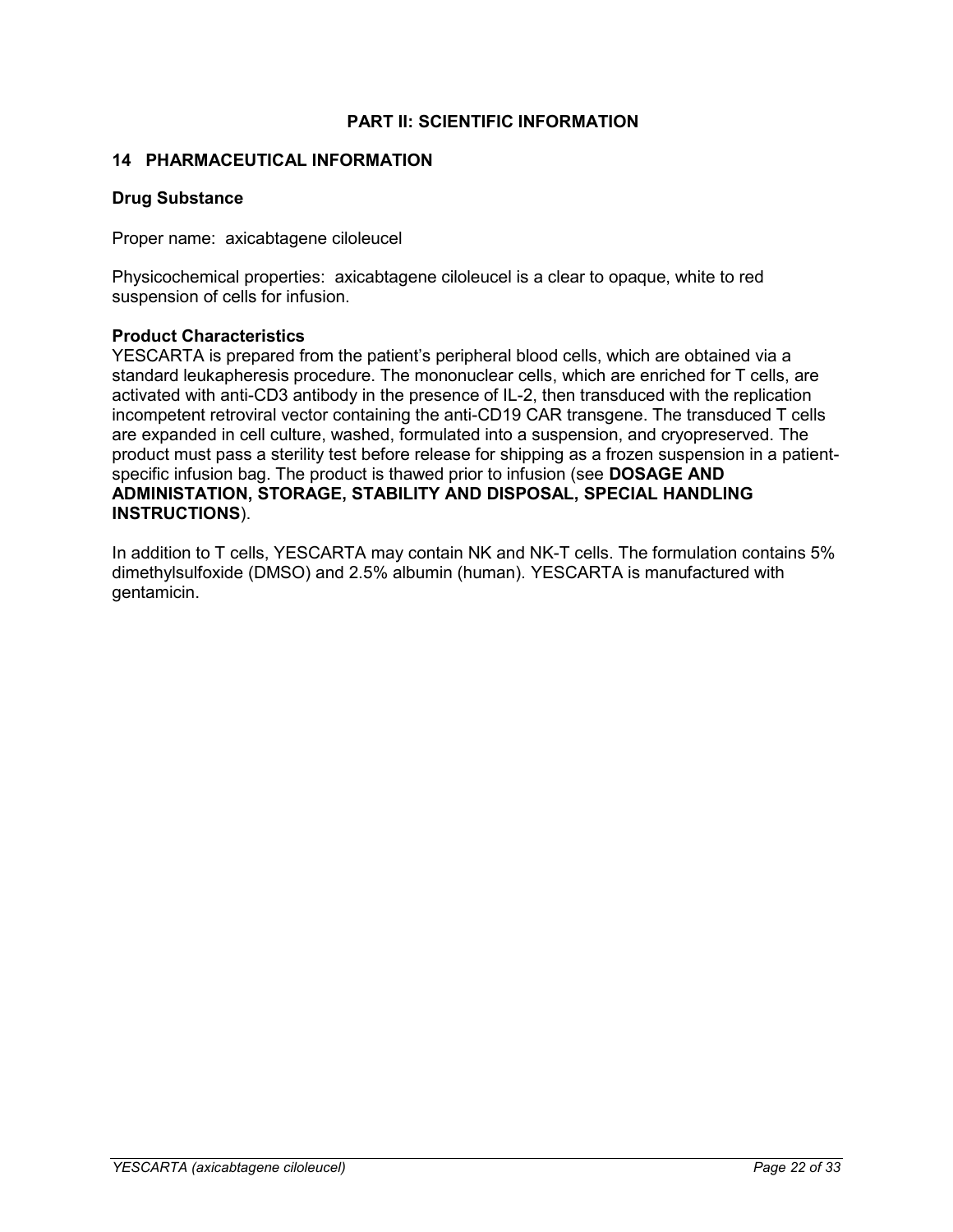## <span id="page-22-0"></span>**15 CLINICAL TRIALS**

## **Relapsed or Refractory Large B-Cell Lymphoma**

## <span id="page-22-1"></span>**15.1 Trial Design and Study Demographics**

#### <span id="page-22-2"></span>**Table 7 Summary of Patient Demographics for the Clinical Trial in Relapsed or Refractory Large B-Cell Lymphoma**

| Study# | <b>Trial design</b>                                                                                                            | Dosage, route<br>ΩŤ<br>administration<br>and duration                                                                                                                                                    | <b>Study</b><br>subjects (n)                                                                                                             | Mean age<br>(Range)                                                          | <b>Sex</b><br>$n$ (%)                                                                                                  |
|--------|--------------------------------------------------------------------------------------------------------------------------------|----------------------------------------------------------------------------------------------------------------------------------------------------------------------------------------------------------|------------------------------------------------------------------------------------------------------------------------------------------|------------------------------------------------------------------------------|------------------------------------------------------------------------------------------------------------------------|
| ZUMA-1 | Single-arm, open-<br>label, multicenter<br>trial in adult patients<br>with relapsed or<br>refractory large B-<br>cell lymphoma | Single intravenous<br>infusion of<br>YESCARTA at a<br>target dose of $2 \times$<br>10 <sup>6</sup> CAR-positive<br>viable T cells/kg<br>(maximum<br>permitted dose: 2<br>$\times$ 10 <sup>8</sup> cells) | 111 patients<br>underwent<br>leukapheresis;<br>103 patients<br>treated with<br>conditioning<br>chemotherapy;<br>101 received<br>YESCARTA | Leukapheres<br>ed and<br>Treated<br>groups: 56<br>years (range:<br>23 to 76) | Leukaphere<br>sed:<br>77 (69%)<br>males<br>34 (31%)<br>females<br>Treated:<br>68 (67%)<br>males<br>33 (33%)<br>females |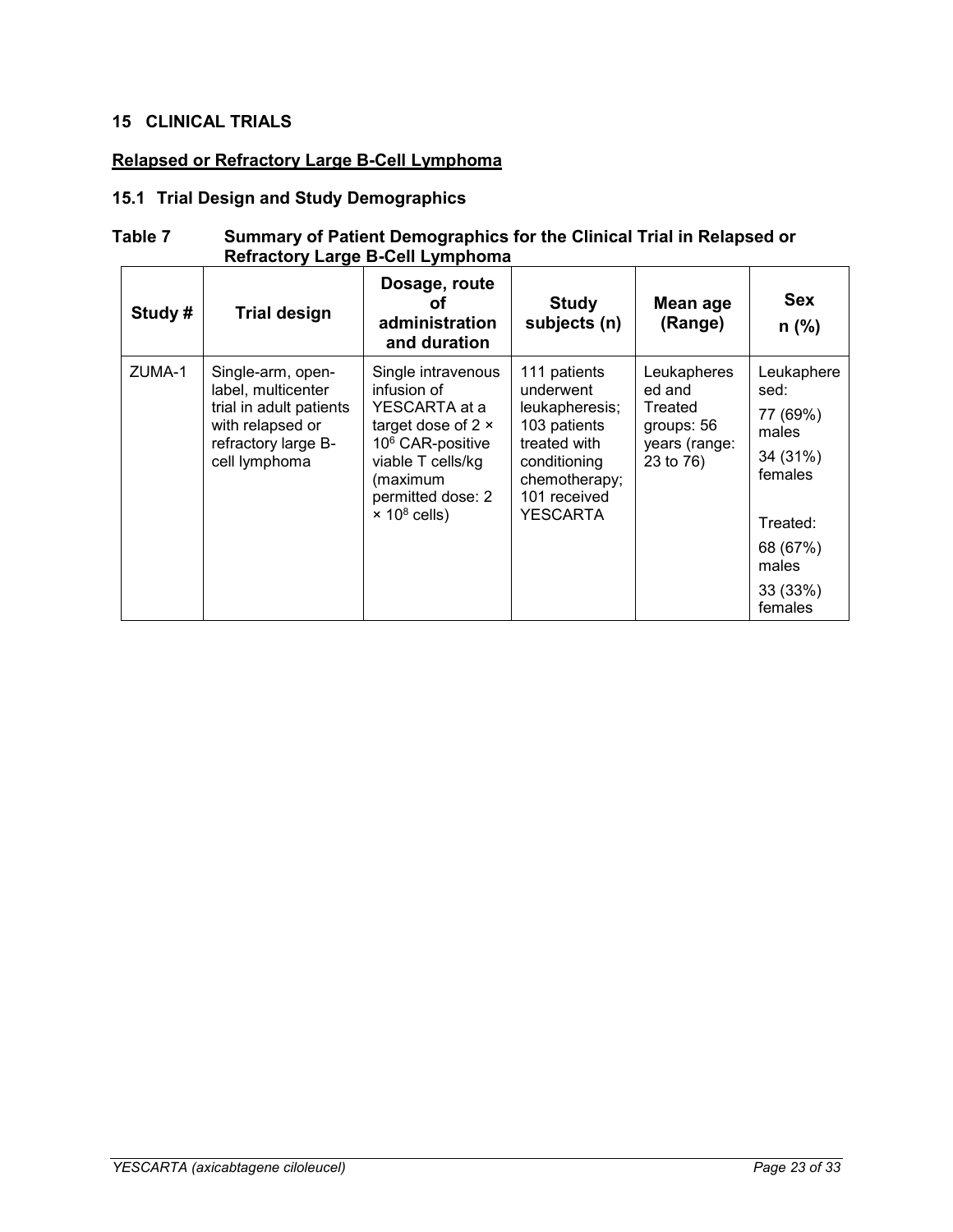ZUMA-1 is a single-arm, open-label, Phase I/II, multicenter trial that evaluated the efficacy and safety of a single infusion of YESCARTA in adult patients with relapsed or refractory aggressive B-cell non-Hodgkin lymphoma (large B-cell lymphoma) after two or more lines of systemic therapies. Eligible patients had refractory disease to the most recent therapy or relapse within 1 year after autologous hematopoietic stem cell transplantation (HSCT). Prior therapies must include anti-CD20 antibody therapy and an anthracycline-containing regimen.

The study excluded patients with prior allogeneic HSCT or CD19-targeting CAR therapy, central nervous system (CNS) lymphoma or a history of other CNS disorders (such as seizures or cerebrovascular ischemia), thrombolic events in the last 6 months, Eastern Cooperative Oncology Group (ECOG) performance status of 2 or greater, absolute lymphocyte count less than 100/µL, creatinine clearance less than 60 mL/min, hepatic transaminases more than 2.5 times the upper limit of normal, cardiac ejection fraction less than 50% or room air oxygen saturation of less than 92%, active serious infection or active autoimmune disease requiring systemic immunosuppression.

Following lymphodepleting chemotherapy, YESCARTA was administered as a single intravenous infusion at a target dose of  $2 \times 10^6$  CAR-positive viable T cells/kg (maximum dose:  $2 \times 10^8$  cells). The lymphodepleting regimen consisted of cyclophosphamide 500 mg/m<sup>2</sup> intravenously and fludarabine 30 mg/m<sup>2</sup> intravenously, both given on the 5<sup>th</sup>, 4<sup>th</sup>, and 3<sup>rd</sup> day before YESCARTA. No bridging chemotherapy was permitted in the study. All patients were hospitalized for YESCARTA infusion and for a minimum of 7 days afterward.

Of the 111 patients who underwent leukapheresis, 103 patients received conditioning chemotherapy and 101 received YESCARTA [\(Table 7\)](#page-22-2). Of the 10 patients who underwent leukapheresis but did not receive YESCARTA, 1 was due to manufacturing failure and 9 were due to progressive disease or serious adverse events prior to YESCARTA infusion. The median time from leukapheresis to product delivery was 17 days (range: 14 to 51 days), and the median time from leukapheresis to infusion was 24 days (range: 16 to 73 days). The median dose was 2.0  $\times$  10<sup>6</sup> CAR-positive viable T cells/kg (range: 1.1 to 2.2  $\times$  10<sup>6</sup> cells/kg).

Of the 101 patients treated with YESCARTA, the median age was 58 years (range: 23 to 76), 67% were male, and 86% were white. The baseline ECOG performance status was 42% with ECOG 0, and 58% with ECOG 1. The median number or prior therapies was 3 (range: 1 to 10), 76% of patients had refractory disease to 2 or more lines of therapy, and 21% had relapsed within 1 year of autologous HSCT. There were 46% of patients with International Prognostic Index 3/4 and 85% with disease stage III/IV. Seventy-seven patients had histologically confirmed DLBCL, 8 had primary mediastinal large B-cell lymphoma and 16 had DLBCL arising from follicular lymphoma, based on the 2008 WHO-classification. DLBCL in ZUMA-1 included patients with DLBCL not otherwise specified (NOS), other DLBCL subtypes, and high-grade B-cell lymphoma (HGBCL) based on the 2016 WHO-classification. Forty-seven patients were evaluable for myelocytomatosis viral oncogene homolog (MYC), B-cell lymphoma-2 (BCL-2), and BCL-6 status. Thirty were found to have double expressor DLBCL (overexpression of both MYC and BCL-2 protein); 5 were found to have HGBCL with MYC, BCL-2 or BCL-6 gene rearrangement (double- and triple-hit); and 2 were found to have HGBCL not otherwise specified. Sixty-six patients were evaluable for cell-of-origin classifications (germinal center B-cell type [GCB] or activated B-cell type [ABC]). Of these, 49 patients had GCB-type and 17 patients had ABC-type.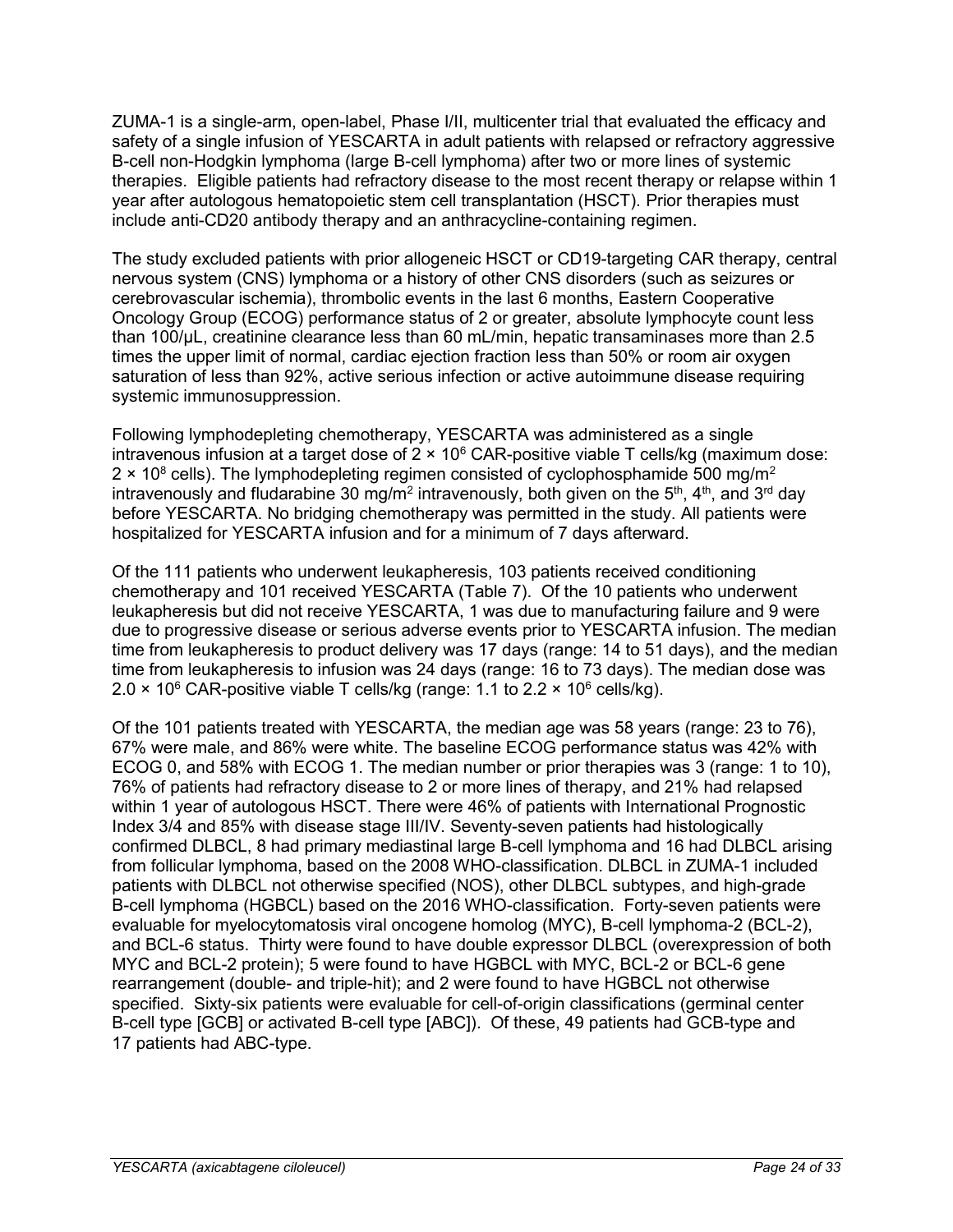The efficacy of YESCARTA was evaluated in the modified intent-to-treat (mITT) population defined as all patients who received YESCARTA [\(Table 8](#page-24-1) [primary analysis, minimum of 6 months of follow up], and [Table 9](#page-25-1) [minimum of 12 months of follow-up]). The primary efficacy endpoint was objective response rate (ORR).

## <span id="page-24-0"></span>**15.2 Study Results**

## <span id="page-24-1"></span>**Table 8 Summary of Efficacy Results for ZUMA-1 Phase 2 (Primary Analysis; 6 months; independent review) in relapsed or refractory large B-cell lymphoma (mITT population)**

| <b>Efficacy Endpoints</b>                     | $N = 101$            |
|-----------------------------------------------|----------------------|
| Objective Response Rate <sup>a</sup> , n (%)  | 73 (72%)             |
| (95% CI)                                      | (62, 81)             |
| Complete Remission Rate, n (%)                | 52 (51%)             |
| (95% CI)                                      | (41, 62)             |
| Partial Remission Rate, n (%)                 | 21 (21%)             |
| (95% CI)                                      | (13, 30)             |
| DOR (months) <sup>b</sup>                     |                      |
| Median <sup>c</sup>                           | 9.2                  |
| (95% CI)                                      | (5.4, NE)            |
| Range <sup>d</sup>                            | $0.0+, 14.4+$        |
| Probability at 6 months <sup>c</sup> (95% CI) | 62.0% (48.9%, 72.7%) |
| DOR if Best Response is CR (months)           |                      |
| Median <sup>c</sup>                           | <b>NE</b>            |
| (95% CI)                                      | (8.1, NE)            |
| Range <sup>d</sup>                            | $0.4, 14.4+$         |
| DOR if Best Response is PR (months)           |                      |
| Median <sup>c</sup>                           | 2.1                  |
| (95% CI)                                      | (1.3, 5.3)           |
| Range <sup>d</sup>                            | $0.03 + 0.84 +$      |
| Median Follow-up for DOR (Months)b,c          | 7.9                  |
| (95% CI)                                      | (6.2, 9.6)           |

CI, confidence interval; CR, complete remission; DOR, duration of response; NE, not estimable; PR, partial remission; SCT, stem cell transplant.

*<sup>a</sup>The objective response was assessed per the revised International Working Group response criteria, Cheson BD et al. Revised response criteria for malignant lymphoma. J Clin Oncol. 2007 Feb 10;25(5).*

*<sup>b</sup>Among all responders. DOR is measured from the date of first objective response to the date of progression or death from relapse or toxicity. DOR was censored for 60% of patients who achieved a CR or PR, including those who received a new therapy, had SCT, or had an ongoing response. DOR was censored at the time of SCT for patients who received SCT while in response.*

*<sup>c</sup>Kaplan-Meier estimate.* 

*<sup>d</sup>A + sign indicates a censored value.*

Among the 101 patients included in the primary analysis, the best ORR was 72% (73/101) (95% confidence interval [CI]: 62, 81). Fifty-two patients (51%) achieved a complete remission (CR) and 21 patients (21%) achieved partial remission (PR). The median DOR was 9.2 months (95%CI: 5.4, NE). The median time to response was 0.9 months (range: 0.8 to 6.2 months). The duration of response was longer in patients who achieved CR, as compared to patients with a best response of PR [\(Table 8\)](#page-24-1).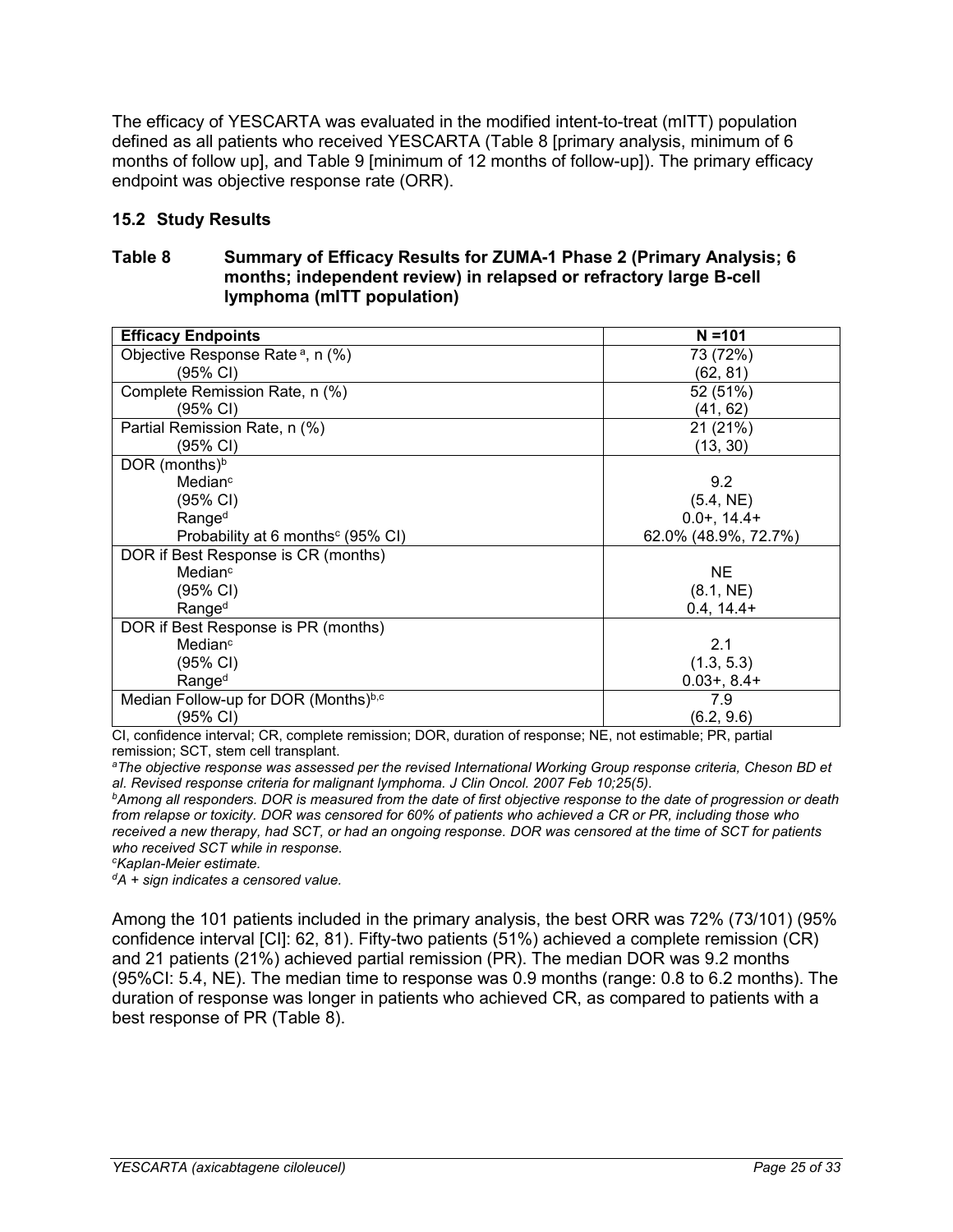## <span id="page-25-1"></span>**Table 9 Summary of Efficacy Results for ZUMA-1 Phase 2 (12 month Analysis; independent review) in relapsed or refractory large B-cell lymphoma (mITT population)**

| <b>Efficacy Endpoints</b>                      | $N = 101$            |
|------------------------------------------------|----------------------|
| Objective Response Rate <sup>a</sup> , n (%)   | 73 (72%)             |
| (95% CI)                                       | (62, 81)             |
| Complete Remission Rate, n (%)                 | 52 (51%)             |
| (95% CI)                                       | (41, 62)             |
| Partial Remission Rate, n (%)                  | 21 (21%)             |
| (95% CI)                                       | (13, 30)             |
| DOR (months) <sup>b</sup>                      |                      |
| Median <sup>c</sup>                            | 14.0                 |
| (95% CI)                                       | (8.3, NE)            |
| Range                                          | $0.0 + 17.3 +$       |
| Probability at 12 months <sup>c</sup> (95% CI) | 52.7% (38.6%, 65.0%) |
| DOR if Best Response is CR (months)            |                      |
| Median <sup>c</sup>                            | <b>NE</b>            |
| (95% CI)                                       | (11.3, NE)           |
| Range                                          | $0.4, 17.3+$         |
| DOR if Best Response is PR (months)            |                      |
| Median <sup>c</sup>                            | 2.1                  |
| (95% CI)                                       | (1.3, 5.3)           |
| Range                                          | $0.0+, 12.1+$        |
| Median Follow-up for DOR (Months)b,c           | 11.1                 |
| (95% CI)                                       | (10.8, 13.6)         |

CI, confidence interval; CR, complete remission; DOR, duration of response; NE, not estimable; PR, partial remission; SCT, stem cell transplant.

*<sup>a</sup>The objective response was assessed per the revised International Working Group response criteria, Cheson BD et al. Revised response criteria for malignant lymphoma. J Clin Oncol. 2007 Feb 10;25(5).*

*<sup>b</sup>Among all responders. DOR is measured from the date of first objective response to the date of progression or death from relapse or toxicity. DOR was censored for 59% of patients who achieved a CR or PR, including those who received a new therapy, had SCT, or had an ongoing response. DOR was censored at the time of SCT for patients who received SCT while in response.*

*<sup>c</sup>Kaplan-Meier estimate.*

*<sup>d</sup>A + sign indicates a censored value.*

In the 12 month follow-up analysis, the ORR was 72% (73/101) (95% CI: 62, 81). Fifty-two patients (51%) achieved a CR and 21 patients (21%) achieved a PR. The median DOR was 14 months (95%CI: 8.3, NE). The median time to response was 1.0 months (range: 0.8 to 6.3 months). The duration of response was longer in patients who achieved CR, as compared to patients with a best response of PR [\(Table 9\)](#page-25-1). Of the 52 patients who achieved CR, 7 patients had stable disease (SD) and 9 had PR at their initial tumor assessment and converted to CR as late as 6.5 months.

## <span id="page-25-0"></span>**16 MICROBIOLOGY**

Not applicable.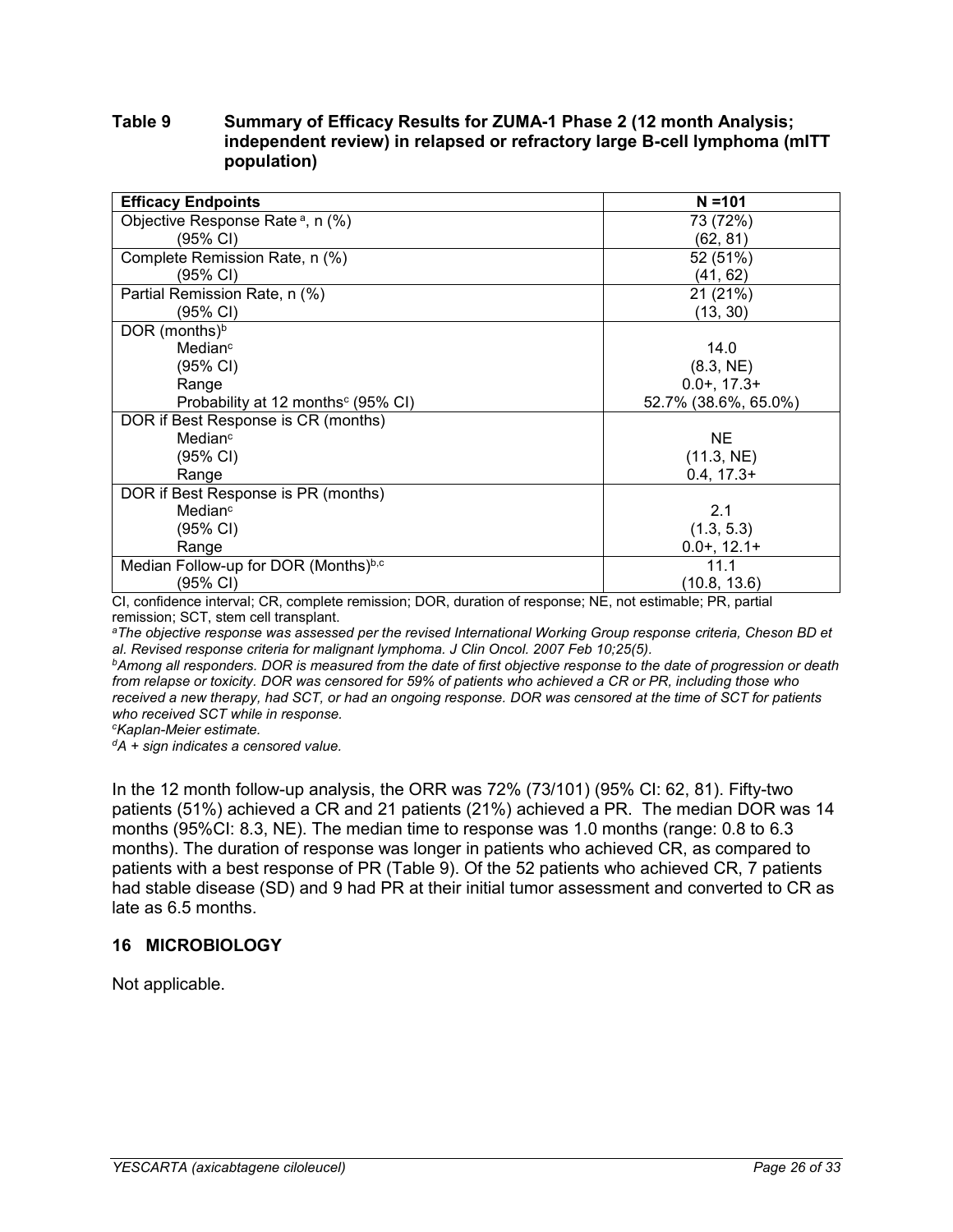## <span id="page-26-0"></span>**17 NON-CLINICAL TOXICOLOGY**

YESCARTA comprises engineered human T-cells, therefore there are no representative *in vitro* assays, *ex vivo* models, or *in vivo* models that can accurately address the toxicological characteristics of the human product. Hence, traditional toxicology studies used for drug development were not performed.

No carcinogenicity or genotoxicity studies have been conducted with YESCARTA.

No studies evaluating the effects of YESCARTA on fertility, reproduction and development have been conducted.

## <span id="page-26-1"></span>**18 SUPPORTING PRODUCT MONOGRAPHS**

- 1) PrACTEMRA (tocilizumab, 20 mg/mL [Concentrate Solution for Infusion]; 162 mg/0.9 mL [Solution for Injection], Hoffmann-La Roche Limited, Submission Control 198824, Product Monograph, Aug. 30, 2017
- 2) PrFludarabine Phosphate, Teva Canada Limited. Fludarabine Phosphate Sterile Solution for Injection 25 mg/mL (2 mL per vial). Product Monograph. Toronto, Canada. Date of Revision: 01 March. 2016.
- 3) PrPROCYTOX Cyclophosphamide, Baxter Corporation. PrPROCYTOX Cyclophosphamide Tablets USP: 25 mg, 50 mg Cyclophosphamide for injection: 200 mg, 500 mg, 1000 mg, 2000 mg (powder for injection) per vial. Product Monograph. Mississauga, Ontario. Date of Revision: 07 September. 2012.
- 4) PrAPO-PREDNISONE, Apotex Inc. PrAPO-PREDNISONE Prednisone Tablets USP 1 mg, 5 mg and 50 mg. Canadian Prescribing Information. Toronto, Canada. Date of Revision: 28 May. 2015.
- 5) PrDEXAMETHASONE OMEGA UNIDOSE, Omega Laboratories Limited. PrDEXAMETHASONE OMEGA UNIDOSE (Dexamethasone Sodium Phosphate Injection USP) (10 mg/mL). Montreal, Quebec, Canada. Date of Preparation: 12 June. 2012.
- 6) <sup>Pr</sup> ZYLOPRIM<sup>®</sup>, AA Pharma Inc. Allopurinol tablets, 100, 200, and 300 mg. Product Monograph. Vaughan, Ontario Canada. Date of Preparation: 15 September 2010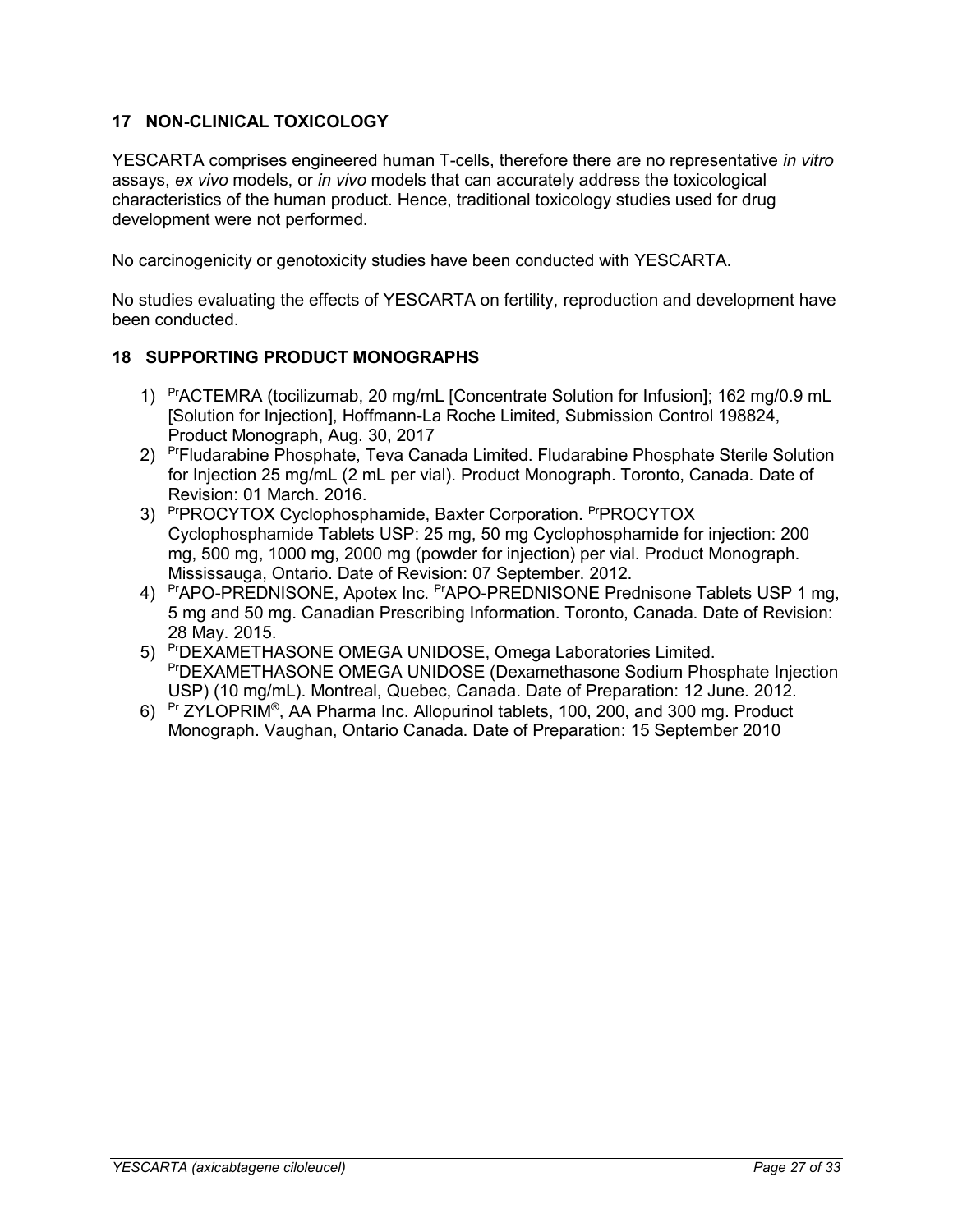# <span id="page-27-0"></span>**READ THIS FOR SAFE AND EFFECTIVE USE OF YOUR MEDICINE PATIENT MEDICATION INFORMATION**

#### **Yescarta™ (axicabtagene ciloleucel) Suspension for Intravenous Infusion**

*Read this carefully before you start taking Yescarta (pronounced yes-kar-ta). This leaflet is a summary and will not tell you everything about this drug. Talk to your healthcare professional about your medical condition and treatment and ask if there is any new information about Yescarta.* 

## **Serious Warnings and Precautions**

**Yescarta** can cause serious side effects that are life-threatening. Sometimes, these serious side effects that are life-threatening can lead to death. The serious adverse effects of **Yescarta** include the following:

- **Cytokine release syndrome (CRS):** if you have CRS, you may experience one or more of the following symptoms: chills, high fever, feeling weak or very tired, nausea, vomiting, diarrhea, muscle or joint pain, dizziness, headache, cough, shortness of breath, and fast or irregular heartbeat. Talk to your healthcare professional immediately if you have any of these symptoms.
- **Neurologic side effects**: if you have serious neurologic side effects, you may experience one or more of the following symptoms: fit, shaking, difficulty speaking or swallowing, dizziness, confusion, delirium, memory loss, seizure, loss of balance, and decreased or loss of consciousness. Talk to your healthcare professional immediately if you have any of these symptoms.

You will only be given **Yescarta** by an experienced healthcare professional at specialized treatment centers.

## **What is Yescarta used for?**

 **Yescarta** is a treatment for your large B-cell lymphoma – a form of white blood cell cancer. It is used when you have failed at least two other kinds of treatment.

## **How does Yescarta work?**

**Yescarta** is made from your own white blood cells. Some of these cells are taken from your body and then genetically modified to make **Yescarta**. **Yescarta** is given to you by drip (infusion) into a vein. **Yescarta** recognizes and attacks your lymphoma cells.

## **What are the ingredients in Yescarta?**

- Medicinal ingredients: axicabtagene ciloleucel
- Non-medicinal ingredients: Cryostor® CS10, sodium chloride, human serum albumin

## **Yescarta comes in the following dosage forms:**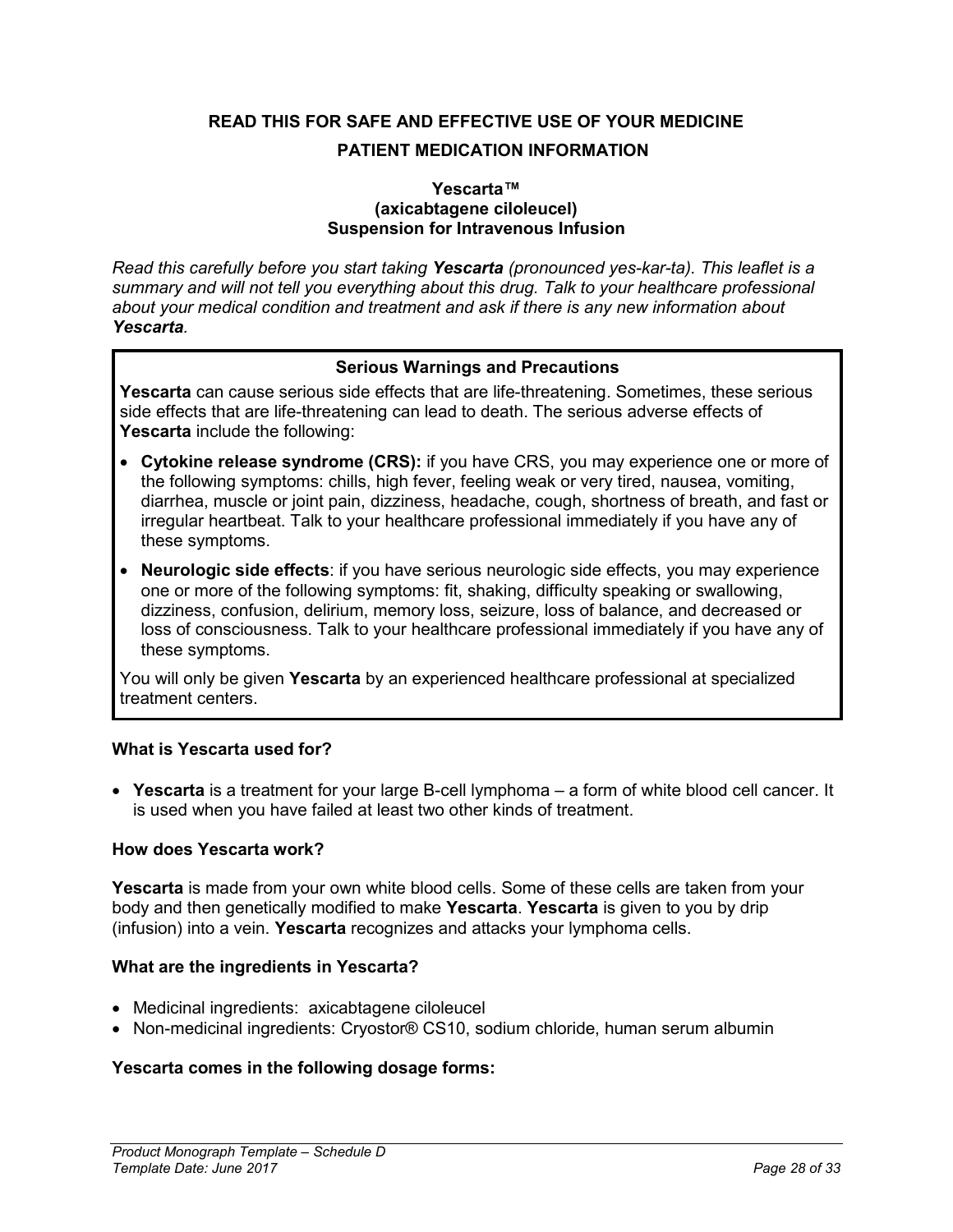YESCARTA comes as a cell suspension in one infusion bag. The entire content of the bag should be given to you by drip into a vein as a single, one-time treatment.

#### **Do not use Yescarta if:**

 You are allergic to **Yescarta** or any of the other ingredients of this medicine (Read "What are the ingredients in **Yescarta**?" above).

#### **To help avoid side effects and ensure proper use, talk to your healthcare professional before you take Yescarta. Talk about any health conditions or problems you may have, including if you**

- Have a brain tumour or any other types of cancer.
- Have had a stem cell transplant or any other organ transplant in the past.
- Have or have had problems with the heart, blood pressure, lung, liver or kidney.
- Have had blood clots in the body.
- Have any symptoms of CRS (severe systemic inflammation), such as chills, high fever, feeling weak or very tired, nausea, vomiting, diarrhea, muscle or joint pain, dizzy, headache, cough, shortness of breath, or fast or irregular heartbeat.
- Have any symptoms of neurologic problems, such as fits, stroke, shaking, difficulty speaking or swallowing, confusion, delirium, memory loss, seizure, loss of balance, loss of consciousness or decreased level of consciousness.
- Have any symptoms of infection, such as fever (100.4°F/38°C), chill, sore throat, coughing, chest pain, stomach pain, vomiting, and diarrhea.
- Have any symptoms of low red blood cells, such as feeling weak or very tired, and shortness of breath.
- Have any symptoms of low platelets (a type of blood cell), such as bleeding or bruising more easily.
- Had or have hepatitis B or C or HIV (human immunodeficiency virus).
- Had a vaccine in the previous 6 weeks or are planning to have one in the next few months.
- Have any symptoms of severe allergic reactions, such as shortness of breath or trouble breathing, skin rash, swelling of the lips, tongue, or face, chest pain, feeling dizzy or faint.
- Have any symptoms of tumour lysis syndrome, such as nausea, vomiting, diarrhea, muscle cramps or twitches, weakness, numbness or tingling, feeling tired, less urine, irregular heartbeat, confusion, restless, delirium or seizure.
- Are pregnant, think you are pregnant or plan to become pregnant.
- Are a man and you plan to father a child after **Yescarta** treatment.
- Are breast-feeding or plan to do so.

#### **Other warnings you should know about:**

- Do not drive, use heavy machinery, or do other dangerous things for 8 weeks after you get **Yescarta** because the treatment can cause sleepiness, confusion, weakness, memory and coordination problems.
- Do not donate blood, organs, tissues and cells for transplantation after **Yescarta** treatment.

#### **Tell your doctor about all the medicines you take, including any drugs, vitamins, minerals, natural supplements or alternative medicines.**

## **The following may interact with Yescarta:**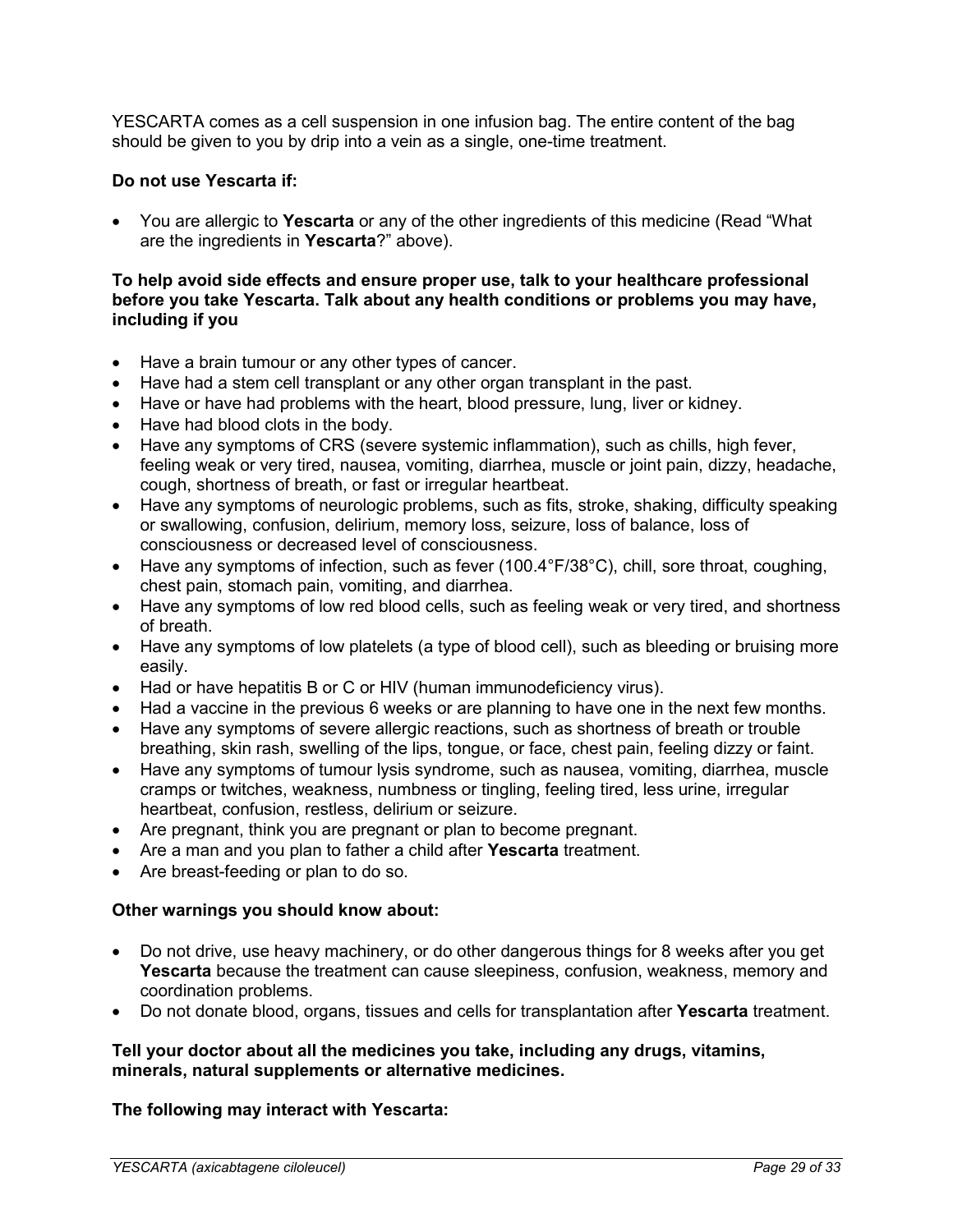- Corticosteroids, chemotherapy, and other medications that can suppress your immune system: they may make YESCARTA less effective.
- Vaccines: YESCARTA may make some vaccines less effective. It may not be safe for you to receive live viral vaccine (a type of vaccine made from weakened virus) during or shortly after YESCARTA.

## **How will I receive Yescarta:**

- Since **Yescarta** is made from your own white blood cells, your blood will be collected by a process called "leukapheresis" (loo-kah-fur-ee-sis), which will remove some of your white blood cells and concentrate them.
- Your blood cells will be sent to a manufacturing center to make your **Yescarta**.
- Before you get **Yescarta**, you will get 3 days of chemotherapy to prepare your body.
- When your **Yescarta** is ready, your healthcare professional will give it to you through a catheter placed into your vein (intravenous infusion). The treatment usually takes less than 30 minutes.
- You will be monitored where you received your **Yescarta** daily for at least 7 days after the treatment. You should plan to stay close to the location where you received your treatment for at least 4 weeks after getting **Yescarta**. Your healthcare professional will help you with any side effects that may occur.
- You may be hospitalized for side effects and your healthcare professional will discharge you if your side effects are under control, and it is safe for you to leave the hospital.
- Your doctor will give you a **Patient Alert Card**. Read it carefully and follow the instructions on it.
- Always show the Patient Alert Card to the doctor or nurse when you see them or if you go to hospital.
- Your healthcare professional will want to do blood tests to follow your progress. It is important that you do have your blood tested. If you miss an appointment, call your healthcare professional as soon as possible to reschedule.

## **Usual dose:**

**Yescarta** comes as a cell suspension in one infusion bag. The target dose is 2  $\times$  10<sup>6</sup> manufactured live T-cells (that is CAR T-cells) per kg body weight; with a maximum of  $2 \times 10^8$ CAR T- cells (if you weigh 100 kg or higher). The entire content of the bag should be given to you as a single, one-time treatment.

## **What are possible side effects from using Yescarta?**

These are not all the possible side effects you may feel when taking **Yescarta**. If you experience any side effects not listed here, contact your healthcare professional.

## **Very common:**

- Low blood pressure, dizziness
- Headache, difficulty in speaking, agitation, shaking, feeling sick, constipation, diarrhea, pain in the stomach or being sick
- Shortness of breath, cough
- Low levels of antibodies called immunoglobulins, which may lead to infections
- Muscle pains, back pain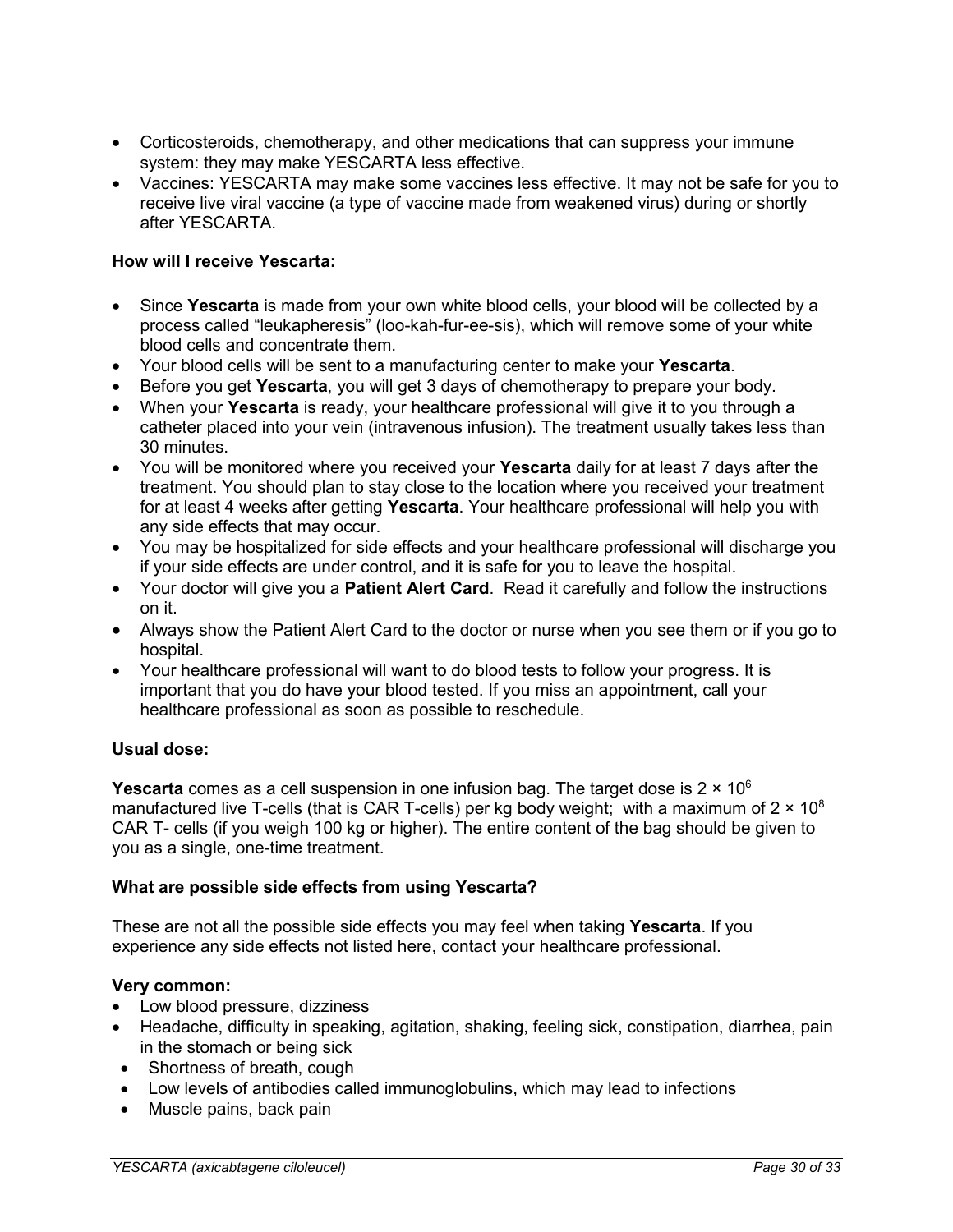- Extreme tiredness
- Dehydration

#### **Common:**

- Difficulty understanding numbers, memory loss
- Muscle spasms
- Swelling
- Rash
- $\bullet$  Itching

| Serious side effects and what to do about them                                                                                                                                                                                                  |                                         |              |               |
|-------------------------------------------------------------------------------------------------------------------------------------------------------------------------------------------------------------------------------------------------|-----------------------------------------|--------------|---------------|
|                                                                                                                                                                                                                                                 | Talk to your healthcare<br>professional |              | Get immediate |
| Symptom / effect                                                                                                                                                                                                                                | Only if<br>severe                       | In all cases | medical help  |
| <b>VERY COMMON</b>                                                                                                                                                                                                                              |                                         |              |               |
| High fever, chills, difficulty breathing, nausea,<br>vomiting, diarrhea, muscle pain, joint pain, low<br>blood pressure, or dizziness/light headedness<br>(possible symptoms of cytokine release<br>syndrome [CRS])                             |                                         | ✓            | ✓             |
| Fits (seizures), shaking, loss/decreased level of<br>consciousness, confusion, loss of balance or<br>coordination, difficulty self-caring, difficulty<br>reading, writing, and understanding (possible<br>symptoms of neurologic problems)      |                                         | ✓            |               |
| Feeling warm, fever, chills or shivering;<br>depending on the location of infection, you may<br>also experience cough, difficulty breathing,<br>painful urine or blood in urine, sore throat, or<br>chest pain (possible symptom of infections) |                                         | ✓            |               |
| Weakness, loss of energy, rapid heartbeat,<br>shortness of breath, pale skin, low level of red<br>blood cells in blood test (possible symptoms of<br>low level of red blood cells)                                                              |                                         | ✓            |               |
| Spontaneous bleeding or bruising (possible<br>symptoms of low levels of blood platelets or<br>thrombocytopenia)                                                                                                                                 |                                         | ✓            |               |
| <b>COMMON</b>                                                                                                                                                                                                                                   |                                         |              |               |
| Low number of white blood cells in your blood<br>test; you may or may not have an infection at<br>the same time (neutropenia or febrile<br>neutropenia)                                                                                         |                                         | ✓            |               |
| Changes in functioning or rhythm of the heart<br>(atrial fibrillation, atrial flutter, or ejection fraction<br>decreased)                                                                                                                       |                                         | $\checkmark$ |               |
| Breathlessness, difficulty breathing when lying<br>down (possible symptoms of heart failure)                                                                                                                                                    |                                         | $\checkmark$ | ✓             |
| Loss of consciousness, loss of heartbeat<br>(possible symptoms of cardiac arrest)                                                                                                                                                               |                                         | ✓            | ✓             |
| Very little or no urine (possible symptoms of<br>acute kidney injury)                                                                                                                                                                           |                                         | ✓            |               |
| Being anxious, nervous                                                                                                                                                                                                                          |                                         | ✓            |               |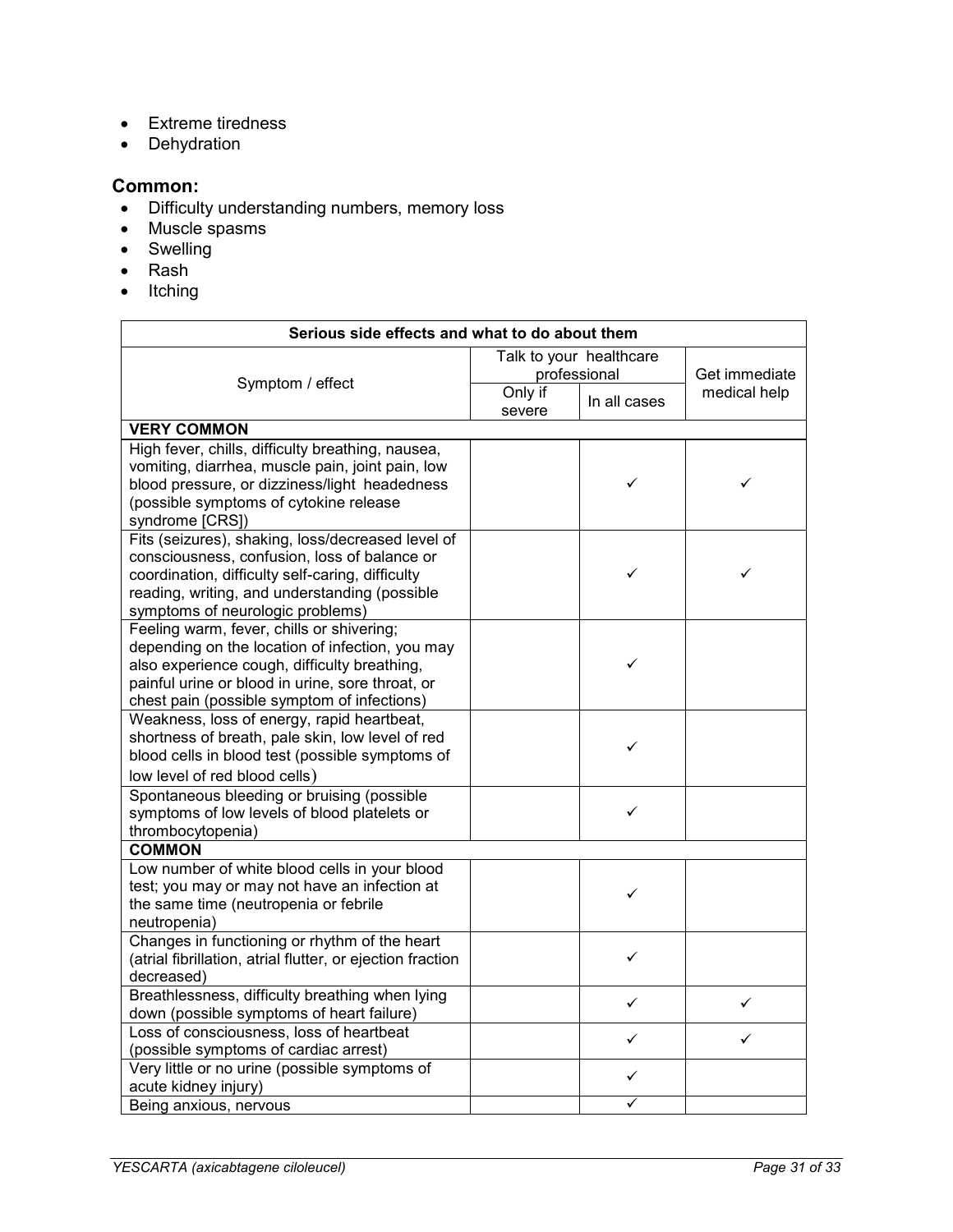| Dizziness, light headedness caused by low<br>blood pressure (hypotension)                                                                                                                                                                                         | ✓ |   |
|-------------------------------------------------------------------------------------------------------------------------------------------------------------------------------------------------------------------------------------------------------------------|---|---|
| Headache or dizziness caused by high blood<br>pressure (hypertension)                                                                                                                                                                                             | ✓ |   |
| Shortness of breath, fast heartbeat, blue<br>discoloration of lips or extremities (possible<br>symptoms of hypoxia)                                                                                                                                               | ✓ |   |
| Chest pain, cough, shortness of breath, caused<br>by fluid around the lungs (pleural effusion)                                                                                                                                                                    | ✓ |   |
| Extreme shortness of breath or difficulty<br>breathing, feeling suffocating, anxious, restless,<br>cough, frothy sputum with or without blood, blue<br>colored lips, or fast heartbeat, caused by fluid in<br>the lungs (possible symptoms of pulmonary<br>edema) | ✓ | ✓ |
| Leakage of fluids from blood vessels into<br>surrounding tissue (capillary leak syndrome)                                                                                                                                                                         | ✓ |   |
| Feeling very tired (somnolence)                                                                                                                                                                                                                                   |   |   |
| State of severe confusion (delirium)                                                                                                                                                                                                                              |   |   |
| Extreme activation of the immune system with<br>fever, rash and injury to liver, blood cells and<br>brain (histocytosis hematophagic)                                                                                                                             | ✓ |   |
| Spontaneous or prolonged and excessive<br>bleeding (coagulopathy)                                                                                                                                                                                                 | ✓ | ✓ |
| Blood clots that lower blood flow (thrombosis)                                                                                                                                                                                                                    | ✓ |   |
| Reduced level of sodium in the blood,<br>sometimes leading to nausea, headache,<br>drowsiness, restlessness, irritability muscle<br>weakness and cramps (hyponatremia)                                                                                            | ✓ |   |
| Reduced level of phosphate in the blood,<br>sometime leading to muscle weakness<br>(hypophosphatemia)                                                                                                                                                             | ✓ |   |
| Reduced levels of potassium in the blood,<br>possibly leading to muscle weakness, muscle<br>spasms, abnormal heart rhythm (hypokalemia)                                                                                                                           | ✓ |   |
| Nausea, vomiting, fast breathing, and lethargy<br>caused by high levels of acid in the blood<br>(metabolic acidosis)                                                                                                                                              | ✓ |   |

If you have a troublesome symptom or side effect that is not listed here or becomes bad enough to interfere with your daily activities, talk to your healthcare professional.